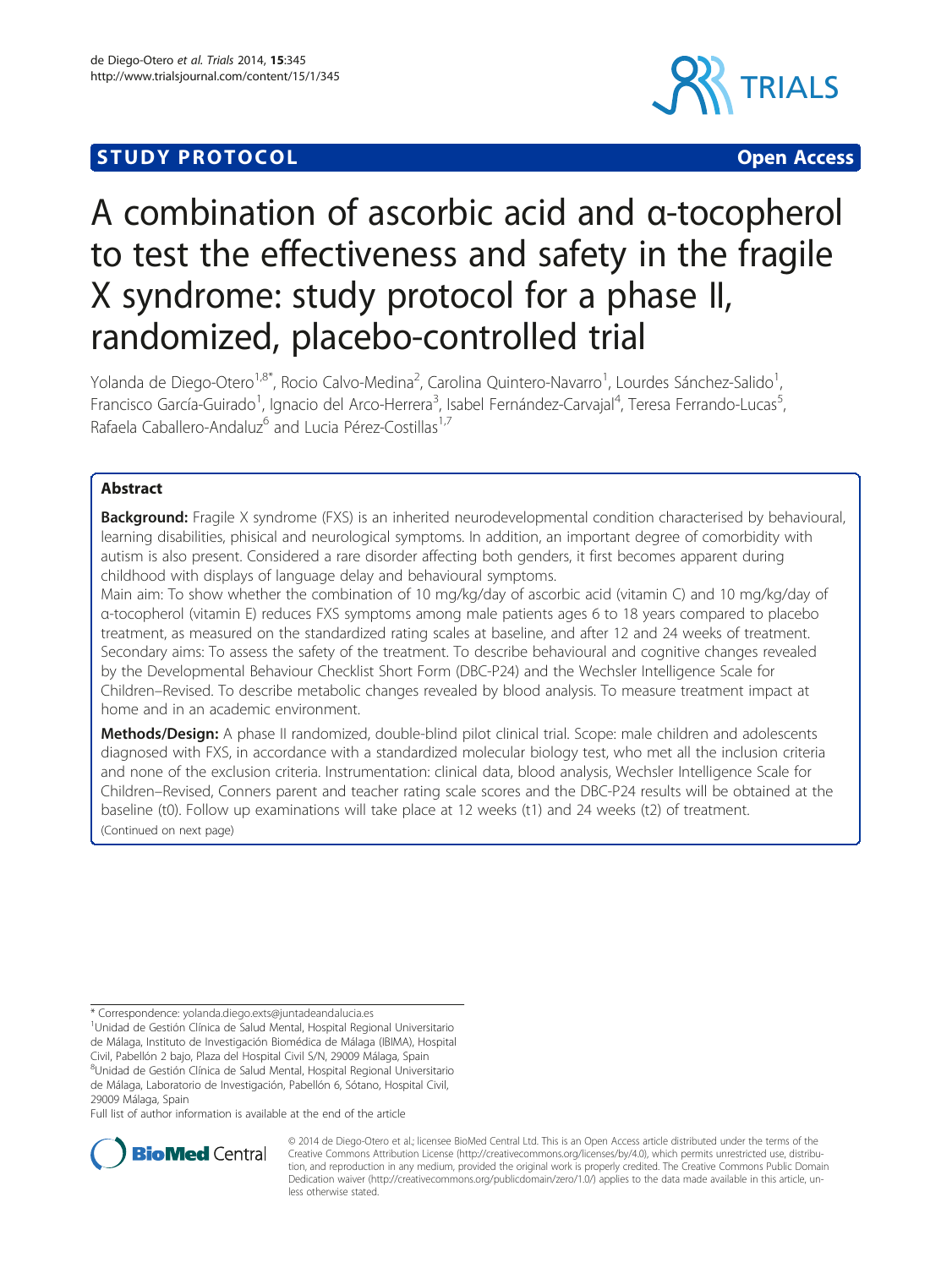#### (Continued from previous page)

Discussion: A limited number of clinical trials have been carried out on children with FXS, but more are necessary as current treatment possibilities are insufficient and often provoke side effects. In the present study, we sought to overcome possible methodological problems by conducting a phase II pilot study in order to calculate the relevant statistical parameters and determine the safety of the proposed treatment. The results will provide evidence to improve hyperactivity control and reduce behavioural and learning problems using ascorbic acid (vitamin C) and α-tocopherol (vitamin E). The study protocol was approved by the Regional Government Committee for Clinical Trials in Andalusia and the Spanish agency for drugs and health products.

**Trial registration:** ClinicalTrials.gov Identifier: [NCT01329770](http://clinicaltrials.gov/show/NCT01329770) (29 March 2011)

Keywords: Antioxidants, Experimental treatment, Fragile X syndrome, Oxidative stress, Trial

## Background

Fragile X syndrome (FXS) was first described by Martin and Bell in 1943 in families with several males affected by sex-linked mental retardation [\[1](#page-12-0)]. It later was identified as the most common cause of inherited mental retardation [[2-4\]](#page-12-0). The prevalence of FXS has been estimated at 1 in 2,500 males and 1 in 4,000 females [[5,6\]](#page-12-0).

In addition to moderate to severe mental retardation, individuals with FXS exhibit macroorchidism—an elongated face, long ears, connective tissue dysplasia, hyperactivity, autistic-like and stereotypical behaviours, speech delay and increased sensory sensitivity [\[7,8](#page-12-0)]. Neuropathological features of FXS are a long, thin, tortuous appearance of cortical dendritic spines, increased intracranial volume, enlarged ventricles, increased volume of selective subcortical grey-matter regions and decreased size of the posterior cerebellar vermis [[9\]](#page-12-0), and, in a mouse model, altered glucose metabolism [\[10](#page-12-0)].

The name *fragile X syndrome* came into existence upon the discovery of a fragile site in the long arm of the X chromosome detected by cytogenetic testing in a cell culture medium deprived of folic acid [\[11\]](#page-12-0). The fragile X mental retardation 1 (FMR1) gene was linked to the region (Xq27.3), and a dynamic CGG repeat expansion mutation was identified as the cause of the syndrome [[12](#page-12-0)]. A full mutation with more than 200 CGG repeats causes methylation of FMR1 and leads to transcriptional silencing of the gene [\[13\]](#page-12-0). It has been established that a normal range of CGG repeats varies between 6 and 55, and a CGG expansion over this range is considered abnormal. An unstable premutation allele consists of more than 55 CGG repeats, resulting in reduced levels of the fragile X mental retardation 1 protein (FMRP) encoded by FMR1, despite a larger quantity of its mRNA. This may be due to a compensatory mechanism derived from a translation problem in the premutated mRNA [[14](#page-12-0)]. A late-onset neurodegenerative disorder that causes intention tremor, problems with coordination and balance (cerebellar ataxia) and cognitive disability has been described in males and females older than 50 to 55 years of age who are carriers of a premutation allele. This disorder is known as fragile X

premutation tremor/ataxia syndrome, which is caused by an increased level of mRNA that leads to neurotoxicity in the brain [\[15\]](#page-12-0).

The physiological effects of FMRP are not well understood, and the mechanisms that explain the pathogenesis of this syndrome remain unclear. FMRP is an mRNA binding protein and it forms complexes with additional proteins to transport target mRNA from the nucleus to the cytoplasm in microtubule-dependent movements that drive the complexes to the neurites in PC12 cells stimulated by nerve growth factor [\[16\]](#page-12-0).

There is evidence that FXS is associated with alterations in the action of the hypothalamic-pituitary-adrenal axis [[17,18\]](#page-12-0). Recently, abnormalities in glucocorticoid secretion were shown in people with FXS and the FXS *Fmr1*-knockout mouse model [\[19,20\]](#page-12-0). Also, an abnormal catecholamine content was demonstrated in this mouse model [\[21\]](#page-12-0).

Our previous results indicate that an excess of Rac1- GTPase activation leads to nicotinamide adenine dinucleotide phosphate (NADPH) oxidase–dependent activation and high levels of free radical production in the Fmr1 knockout mouse brain. Elevated oxidative stress and alterations in the antioxidant system, including glutathione (GSH) decrease, are observed in the Fmr1-knockout brain [[22](#page-12-0)]. Brain redox dysregulation alters emotion-related behaviours but leaves spatial abilities intact. Thus, a GSH deficit affects parvalbumin immunoreactive interneuron integrity and neuronal synchrony in a region- and timespecific manner, leading to behavioural phenotypes related to psychiatric disorders [[23](#page-12-0)].

The central nervous system is highly sensitive to oxidative stress due to its specific anatomical and physiological characteristics. Neurons consume oxygen to produce ATP to maintain intracellular gradients of different ions  $(K^+, Na^+, Ca^{2+})$ . Neurons are postmitotic cells that are very sensitive to oxidation. Free radicals from oxygen and nitrogen (reactive oxygen species (ROS) and reactive nitrogen species) are involved in redox regulation of several protein functions, such as glutamate transporters and neurotransmitter receptors, leading to excitotoxicity processes in the long term.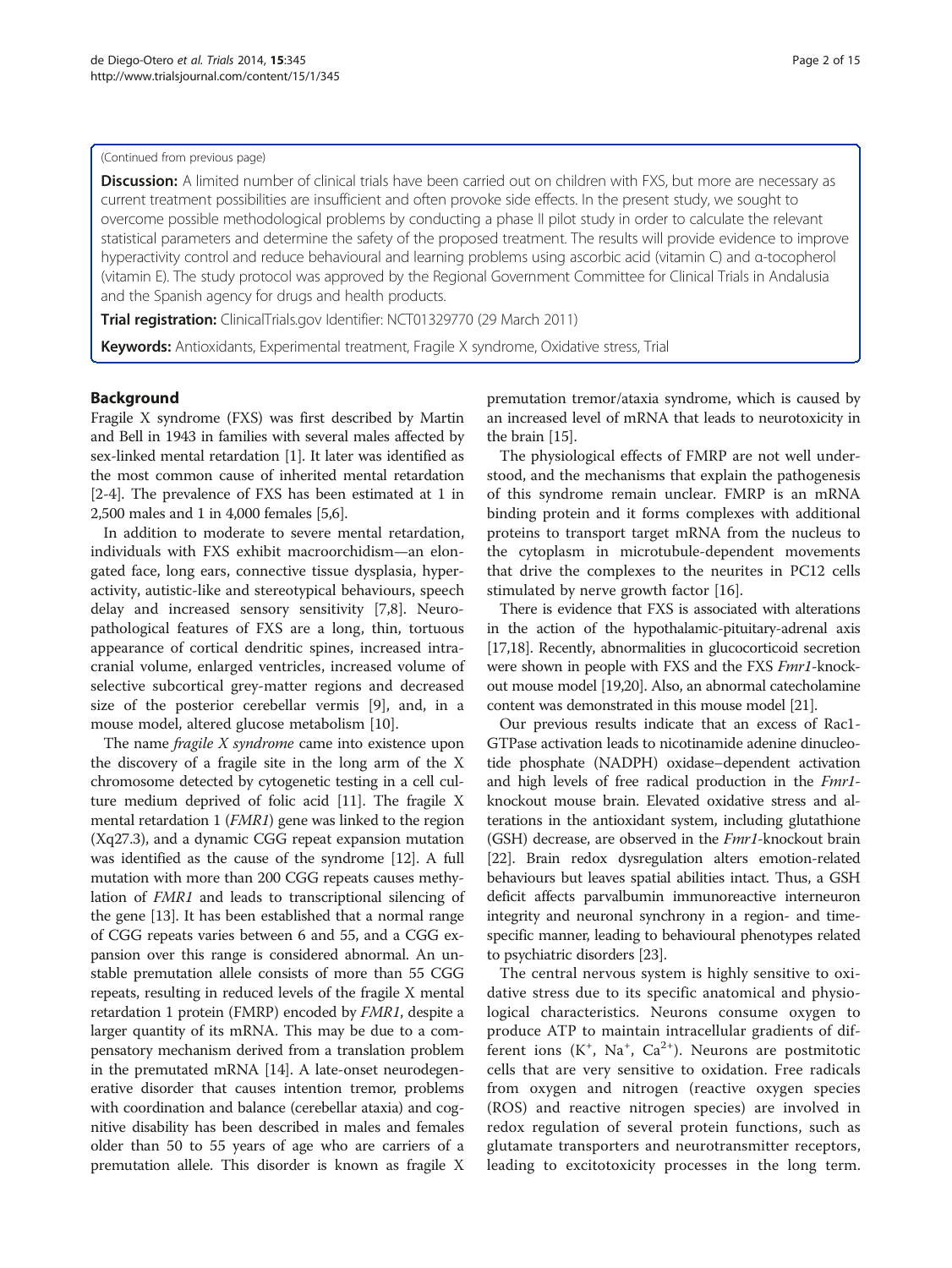This can change cellular functions and lead to longterm cell death [[24](#page-12-0)].

It is well known that redox regulation is involved in many important cellular mechanisms in neurons, astrocytes and microglia, such as the activation of the mitogenactivated protein kinase (MAPK) cascade (extracellular signal-related kinase 1/2 (ERK1/2), c-Jun N-terminal kinase 1/2, p38MAPK),  $Ca^{2+}$  release and the activation of apoptotic processes [\[25,26](#page-12-0)]. ROS produced by mitochondrial proteins or membrane proteins (such as NADPH oxidase activated by Rac1) have a role in physiological plasticity and may be required for normal cognitive functions [[27\]](#page-12-0). An excess of ROS, however, may induce harmful changes in cellular physiology, and cells can be protected from oxidation with antioxidant processes and detoxification, such as the activation of the glutathione system. GSH plays a critical role as an antioxidant, enzyme cofactor, cysteine storage form and the major redox buffer, and it is a neuromodulator in the central nervous system. One of its most important roles is serving as a carrier/ storage form for cysteine. Cysteine itself has neurotoxic effects mediated by free radical generation, which increases extracellular glutamate and triggers the overactivation of N-methyl-D-aspartate (NMDA) receptors. It can also serve as a neuromodulator/neurotransmitter and binds via its γ-glutamyl moiety to NMDA receptors [[28](#page-12-0)]. In addition, it is thought to exert dual (agonistic and antagonistic) actions on neuronal responses mediated by NMDA receptors in the brain. GSH also serves as an endogenous nitric oxide (NO) reservoir to form S-nitrosoglutathione (GSNO). GSNO can release NO under certain conditions with biological effects, whereas it has a protective effect in the brain under oxidative stress conditions [[29](#page-12-0)]. In addition, it is required for cell proliferation and neuronal differentiation [[30](#page-12-0)].

GSH deficiency has been implicated in neurodegenerative diseases. It is a tripeptide composed of glutamate, cysteine and glycine. Cysteine is the rate-limiting substrate for the synthesis within neurons. Most neuronal cysteine uptake is mediated by sodium-dependent excitatory amino acid transporter (EAAT) systems, known as excitatory amino acid carrier 1. Previous studies have demonstrated that EAAT is regulated by redox status, leading to impaired function by glutamate accumulation in the synaptic cleft during oxidative stress [\[31\]](#page-12-0).

Oxidative stress can activate genes that encode the enzymes of antioxidant defence or transcription factors (nuclear factor κB, activator protein 1 and nuclear factor of activated T-cells) and many other structural proteins. The increase of  $Ca^{2+}$  in neurons can activate other enzymes, including protein kinase C (PKC), phosphatase, phospholipase, neuronal nitric oxide synthase and xanthine oxidase [[26,27](#page-12-0)].

The normalization of oxidative stress can represent a new experimental target in the treatment of disorders caused by excessive production of free radicals. Oxidative stress has been found in neurological disorders, including epilepsy, Parkinson's disease, Down syndrome, Rett syndrome, autism and Alzheimer's disease [[32](#page-12-0)]. It has been demonstrated that neuronal damage due to oxidative stress and/or hyperadrenergic states can be prevented by treatment with free radical scavengers or specific compounds that act to prevent free radical production. It has been shown that neuroprotective therapy prevents neuronal damage in neurodegenerative diseases such as Parkinson's disease and Alzheimer's disease [[33](#page-12-0)[,34](#page-13-0)]. Nutrient deficiencies are common in attention-deficit/hyperactivity disorder (ADHD). Supplementing the diet with minerals, vitamins, essential fatty acids omega-3 and omega-6, bioflavonoids and phosphatidylserine have been demonstrated to improve ADHD symptoms [[35](#page-13-0)].

Currently, the pharmacological treatment used for FXS has limited effects on the symptoms observed in patients. Stimulants of the central nervous system, such as methylphenidate, are used to treat hyperactivity, and antipsychotic drugs, such as risperidone, are used to treat aggressive behaviour. Several drugs have been used to treat anxiety, such as alprazolam and lorazepam. Patients with epilepsy have been prescribed anticonvulsive drugs. In general, a drug or drug combinations are used to treat clinical symptoms, and there are no specific drugs that prevent the appearance of the disorders [\[36\]](#page-13-0).

High-dose vitamin E supplementation may improve insulin action and decrease plasma fasting insulin and glucose levels by decreasing cellular oxidative stress, altering membrane properties and decreasing inflammatory activity [\[37\]](#page-13-0). Increased vitamin E intake may enhance the endogenous cellular antioxidant defence system and reduce levels of ROS that are produced by the mitochondria. Vitamin E can also act at the cellular level independently of its antioxidant activity and may potentially contribute to improved insulin action through the inhibition of PKC [[38](#page-13-0)], the decrease of intracellular levels of diacylglycerol [[39](#page-13-0)] and the activation of insulin substrate protein 1 [[40](#page-13-0)].

Vitamin E has also been used in children. Most clinical data are available for α-tocopherol or tocopherol esters, such as α-tocopheryl acetate. The use of vitamin E to treat diseases such as abetalipoproteinaemia [[41](#page-13-0)], cystic fibrosis [[42-44\]](#page-13-0), β-thalassaemia, sickle cell anaemia [\[45\]](#page-13-0), inborn errors of metabolism [\[46\]](#page-13-0), epidermolysis bullosa [\[47\]](#page-13-0), glucose-6-phosphate dehydrogenase deficiency [[48\]](#page-13-0) and focal segmental glomerulosclerosis is well documented [\[49](#page-13-0)]. In many studies, the rationale for dosage has not been stated and dosing regimens have not been evaluated systematically. This is demonstrated by cystic fibrosis studies in children. Doses have differed among the studies: 5.5 to 47.4 IU/kg/ day, 5 to 10 mg/kg/day and 50 to 100 IU/day [\[50,51\]](#page-13-0).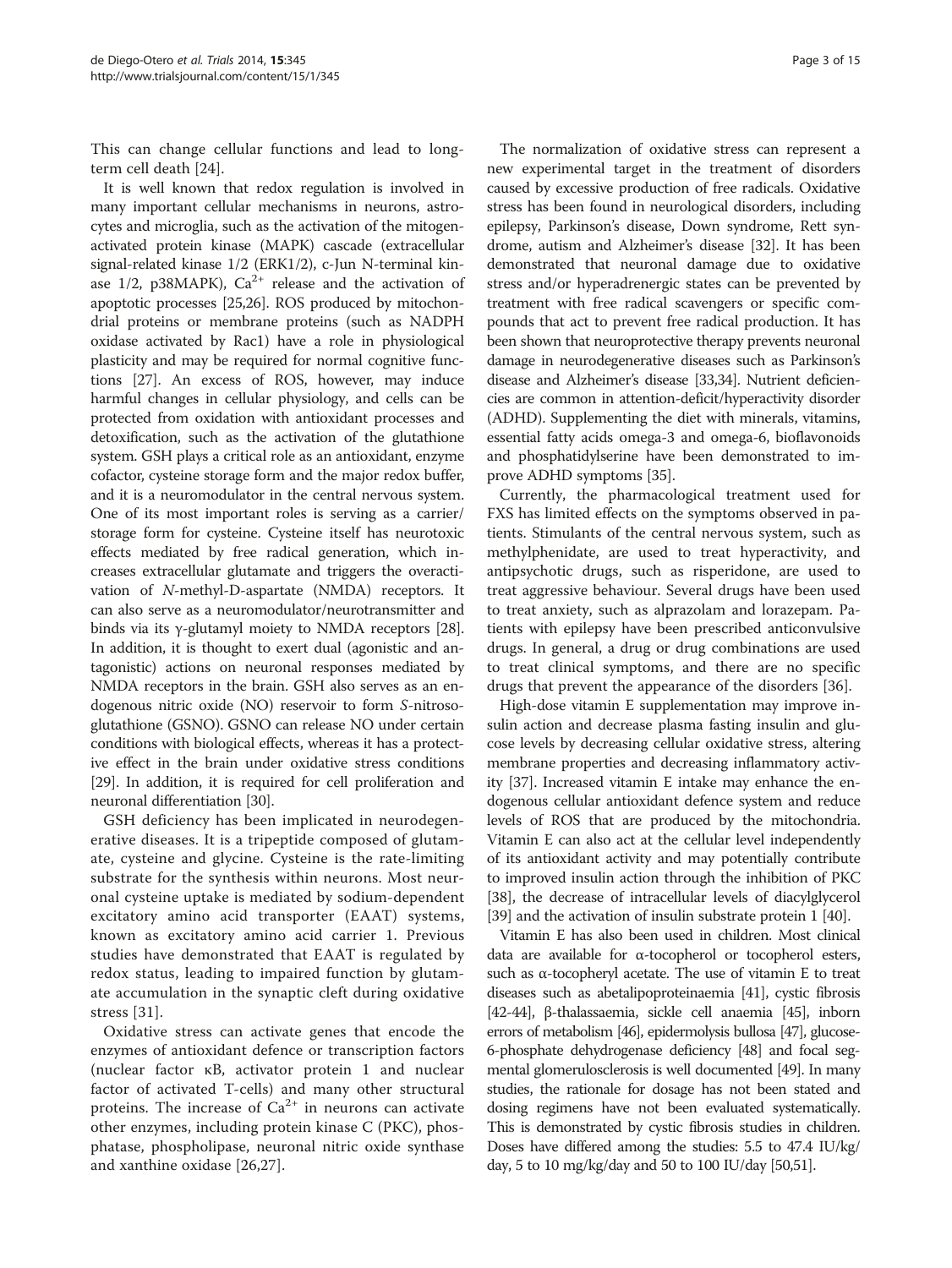Vitamin C has also been used intensively in sick children; most available clinical data are for ascorbic acid or antioxidant combinations. The use of vitamin C is well documented in diseases such as aphthous stomatitis [[52\]](#page-13-0), infant burns [[53\]](#page-13-0), hyperlipidaemia and arterioscler-osis [\[54](#page-13-0)]. An oral dosage of 2,000 mg/m<sup>2</sup>/day of ascorbate may modulate the generation of ROS and augment neutrophil apoptosis, which could prevent neutrophilmediated inflammation in children. A 12-month highdose (30 mg/kg/day) trial of oral ascorbic acid was reported to be safe and well tolerated in children ages 2 to 16 years [\[55](#page-13-0)]. Vitamin C was also administered, as it enhances regeneration of oxidized vitamin E. Kinetic analysis and studies of vitamin E regeneration in a protein-denaturing system revealed that ascorbate regenerates vitamin E by a nonenzymatic mechanism, whereas glutathione regenerates vitamin E enzymatically. It has been suggested that significant interaction occurs between water- and lipid-soluble molecules at the membrane–cytosol interface and that vitamin C may function in vivo to repair membrane-bound oxidized vitamin E [\[56](#page-13-0)].

## Methods/Design

We designed a clinical trial to evaluate the effects of an antioxidant combination of ascorbic acid and αtocopherol on the clinical condition of patients with FXS. The study includes patients from age 6 years up to age 18 with diagnosed FXS. This age limit was chosen because it is within this age range that a decline in hyperactivity and behavioural symptoms may occur. The minimum duration of treatment and follow-up for these patients is to be 6 months. The symptoms most easily measured are the presence and severity of behavioural abnormalities.

Here we present a new therapeutic approach to FXS that is based on the hypothesis that an increase in free radical production and a deficit in vitamins are involved in the pathology and that this often provokes severe comorbidity. Moreover, we take into account that current treatment protocols are frequently ineffective among young children and carry a risk for important potential side effects. Thus, we propose the following goals. (1) Our main goal is to test whether the combination of 10 mg/kg/day α-tocopherol and 10 mg/kg/day ascorbic acid reduces hyperactivity and behaviour abnormalities, improving cognition among patients between 6 and 18 years of age compared to placebo treatment. (2) Secondary goals are to assess the safety of the treatment, in terms of adverse events; to describe metabolic changes resulting from the treatment, as revealed by blood test results; and to measure the impact of this treatment on the quality of family and social life.

## Design

#### Type of clinical trial

This is a phase II, double-blind, randomized clinical study. It began in December 2011 and is currently in progress.

#### Recruitment of patients

The patients recruited will be those diagnosed with FXS according to molecular biology test who have currently presenting symptoms. Paediatric neurologists from the Andalusian region of Spain will be informed about the clinical trial so that patients can be referred to clinics where the study will be carried out. In order to maintain double-blind conditions, the doctors responsible for patient evaluation will be derived from the pharmacy department to be allocated to one of the two study groups according to a randomization program. Informed consent will be obtained from the patients' parents or guardians (see Figure [1](#page-4-0)).

#### Study subjects

Male patients ages 6 to 18 years with a diagnosis of FXS and clinical and behavioural symptoms of the disorder will be recruited.

## Selection criteria

Criteria for inclusion

- Male patients ages 6 to 18 years: This is the age range during which the natural course of the condition is most exacerbated. Before the age of 6 years, hyperactivity may not yet have appeared. After age 18 years, behavioural symptoms tend to stabilize.
- Informed consent of the child's parents or guardians and reasoned agreement with patients older than 12 years of age.
- Molecular diagnosis of FXS according to molecular biology criteria of having more than 200 CGG repeats and hypermethylation of the promoter region of the FMR1 gene.
- Hyperactivity and behavioural symptoms of the disorder.

## Criteria for exclusion

- Severe neurological conditions not clinically controlled.
- Unrelated neurological disorders.
- Allergy to formula components (or excipient used).

#### Randomization criteria

- Criteria set out above (age, diagnosis, consent).
- Current pharmacological treatment for behavioural symptoms.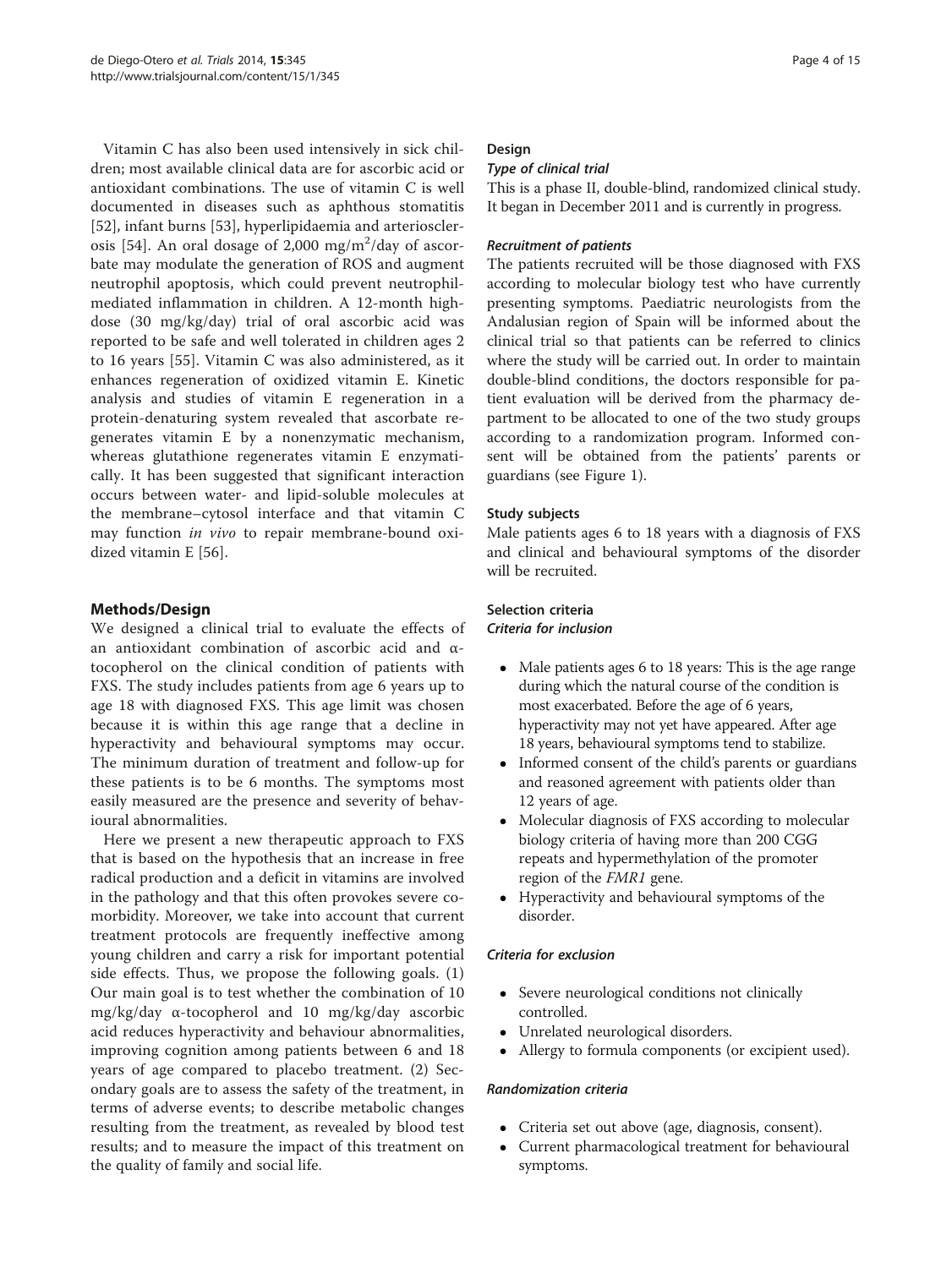<span id="page-4-0"></span>

No contraindications due to the exclusion criteria.

Patients who fulfil these criteria will be included, randomly, in one of the two groups.

Randomization, blinding and assignment to treatment group Randomization is centralized and performed immediately after the inclusion of an eligible patient. A software program will be used to ensure that allocation concealment is maintained within the pharmacy department at the Virgen de las Nieves Hospital (Granada). The randomization code will be kept concealed by the pharmacy department responsible for dispensing the corresponding medication. Randomization by blocks and stratification for confusion factors (age and concomitant medication) was performed to reduce bias (see Figure [2](#page-5-0)). Randomization to either the

#### Instrumentation

The clinical data and the results of the Wechsler Intelligence Scale for Children–Revised (WISC-R), the Conners Parent Rating Scale–Revised: Long Form (CPRS-R) [\[57\]](#page-13-0), the Conners Teacher Rating Scale–Revised: Long Form (CTRS-R) and the Developmental Behaviour Checklist Short Form (DBC-P24) will be assessed at the baseline of the clinical condition (t0), at an intermediate time point after 12 weeks of treatment (t1) and at the end of the experimental period after 24 weeks of treatment (t2). The parents and/or guardians will be informed about the study

treatment group or the placebo group will be performed only when a patient with FXS is considered eligible to receive the medication included in this study and an in-

formed consent form is signed by the caregiver.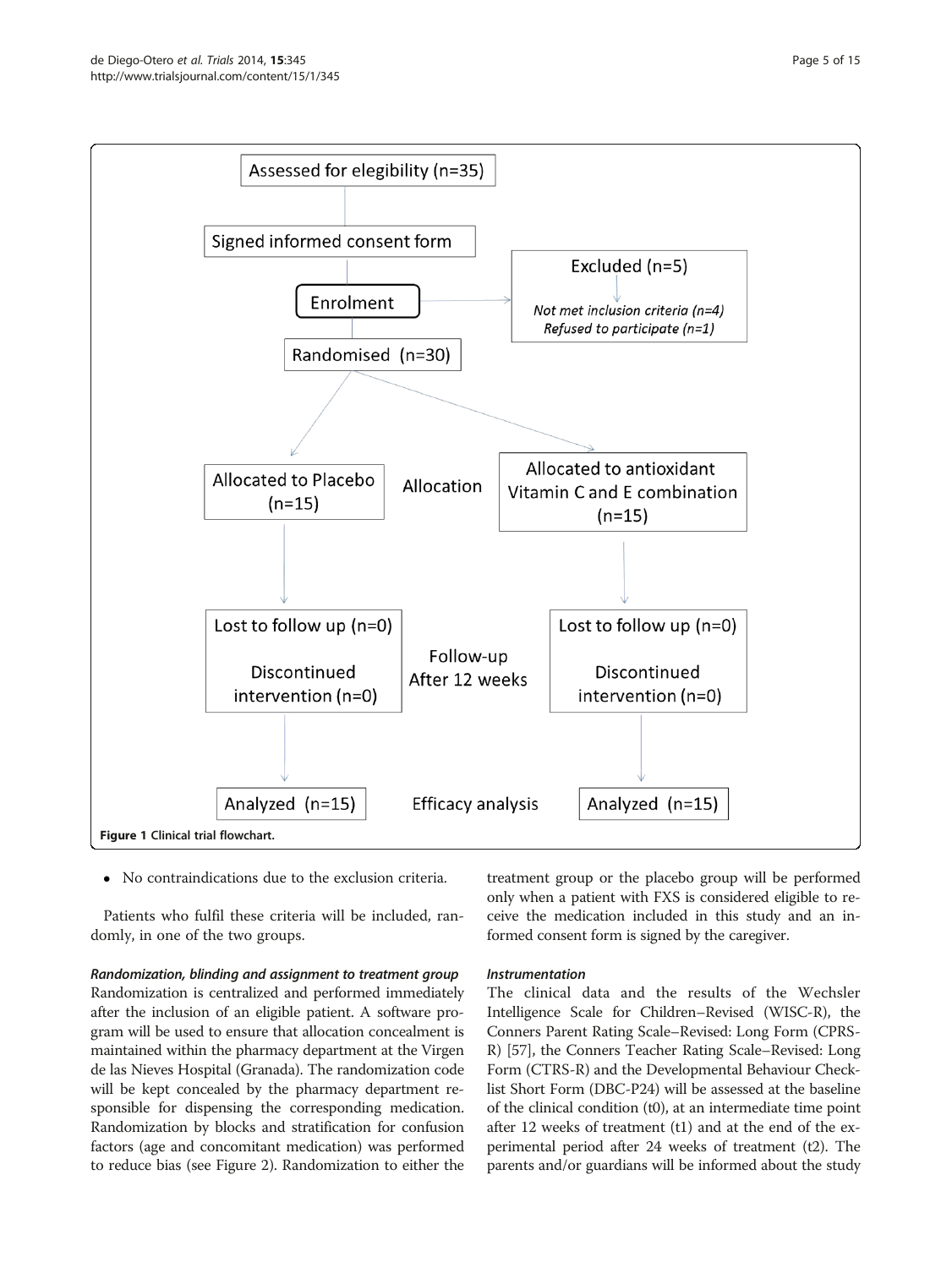<span id="page-5-0"></span>

details, and, upon receipt of their informed consent, the previously randomized medication will be provided. The medication is to be taken at the patient's home, and a phone call follow-up is to be performed by the same neuropsychologist in charge of the evaluation at 30, 60, 120 and 150 days. Blood tests will be performed at the start (t0), intermediate time point (t1) and at the end of the experimental period (t2) for each of the 30 patients. The psychological impact of the treatment on the families concerned will be measured using the Spanish version of the Psychological General Well-Being Index–Revised (PGWBI-R).

## Evaluations

The clinical diagnosis of FXS will be confirmed, and the Conners scale scores ascertained, so that the patient may be included in the study. Any subsequent decrease in the global score will be recorded (at t0, t1, t2). The DBC-P24, the WISC-R and metabolic changes in the blood test measurements will be recorded (at t0, t1, t2). The PGWBI-R score will be determined at t0, t1 and t2 of the study period.

## Withdrawal of individual patients

Patients may withdraw from the study at any time for any reason and without any sanction for doing so. The researcher-collaborator, after consulting with the principal investigator and the study coordinator, may also interrupt the treatment program if the fact of continuing this treatment, in his/her opinion, is prejudicial to the patient's welfare. If a patient withdraws or is withdrawn from the study, follow-up at day 90 should be continued whenever possible.

## Follow-up of patients who withdraw from the study

Any patients whose treatment is withdrawn will continue to be followed until the event in question is resolved or until, in the researcher's opinion, important changes in the patient's health state are unlikely to occur. The follow-up

reports at 15, 30, 60 and 90 days will be completed for all patients who received medication (including placebo) during this study.

#### Suspension of the study

In cases where severe adverse events related to the administration of the treatment are suspected, the study shall be interrupted and the researchers and the coordinator will decide whether to continue or otherwise. Ultimate responsibility for this decision will rest with the coordinator. The relevant clinical research ethics committees and the health-care authorities shall be informed of any decisions taken to interrupt, abandon or continue the study.

#### Ethical criteria

#### Applicable regulations

The study will be carried out in accordance with the principles of the Helsinki Declaration, specifically the European Medicines Agency Committee for Proprietary Medicinal Products (EMEA/CPMP) declaration on the use of a placebo in clinical trials, and in accordance with the guideline for good clinical practice (CPMP/ICH/135/ 95, 17 July 1996), as well as local regulations.

## Recruitment

The study protocol was approved by the regional clinical trial committee, the ethics committee of the University Regional Hospital (Malaga, Spain) and the Spanish Agency of Medicines and Medical Devices. Implementation of the study will start after the Spanish national health-care authorities give their formal approval. Although patients are to be informed that they are free to abandon the study at any time, we shall seek to recruit those offering the maximum probability of remaining within the study until its conclusion.

## Informed consent for minors

After identifying candidate patients for inclusion in the clinical trial, the children will be given an oral and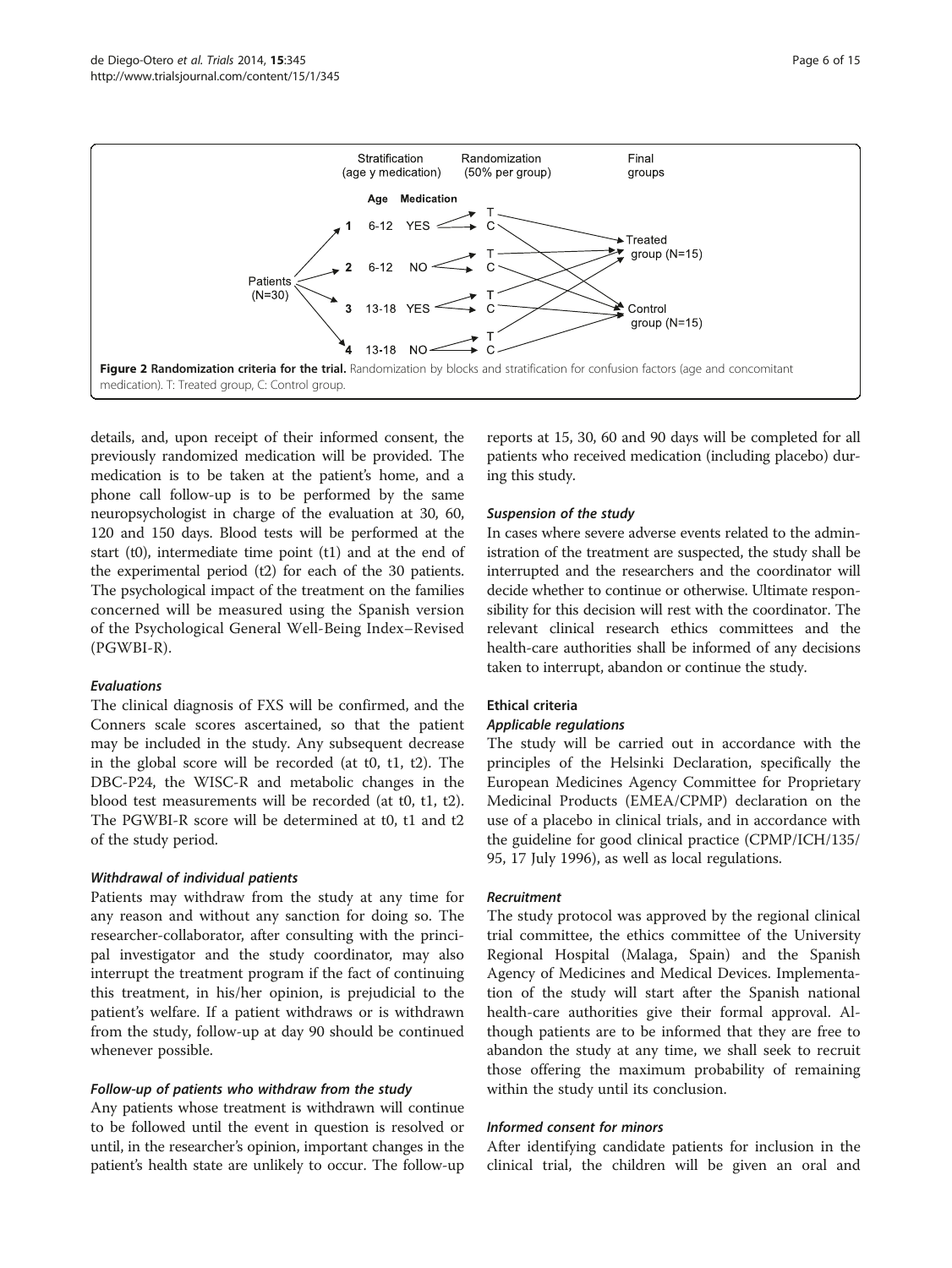written explanation of the study. The parents and/or guardians will be provided with all available information and any complementary information they may require, and they will be given an information sheet so that their informed consent for the children's participation in the trial may be obtained. Once this form has been signed, it should be given to the researcher when the child attends the clinic for the baseline evaluation (t0).

## Liability for injury

According to the Spanish law regarding clinical trials, an insurance policy for civil liability must be subscribed to cover any injuries that may arise from the conduct of the study.

## Treatment details

## Dosage and administration of medication

The medication used in the trial will be administered orally at the patients' homes. The medications provided will be tocopherol acetate 10 mg/kg/day, administered in two daily doses, and ascorbic acid 10 mg/kg/day, administered in two daily doses.

## Preparation and labelling of treatment procedures

The medications used in the trial will be prepared, labelled and stored by the pharmacy service at the Virgen de las Nieves Hospital (Granada, Spain). The active principles of the treatment group will be obtained via commercially available drugs. The placebo used will be created in the hospital's pharmacy department and will emulate the excipients and volume of the experimental medication. Procedures for reducing the volume of medication per pack will be implemented in accordance with International Conference on Harmonisation requirements. The study coordinator will supervise all procedures applied in this respect. Double-blinding and randomization of patients in the two groups will be carried out by the pharmacy service at the Virgen de las Nieves Hospital (Granada, Spain).

## Other medications allowed

The patients will continue taking their usual medication to control symptoms or associated comorbid pathologies. Moreover, they will continue receiving any preexisting psychological or educational therapies. In addition, they will continue taking any medication prescribed for any other concurrent illness prior to their entering the study.

## Specific methods

## Evaluation of effectiveness

The clinical evaluation of the patients will be carried out by utilising the CPRS-R) [[57](#page-13-0)] and the CTRS-R [[58](#page-13-0)]. These scales have been validated for the study of hyperactivity in children. The Conners score is applied by means of a structured questionnaire with multiple informants (generally

parents and teachers) who assess the child's behaviour over a period of at least 1 month. The translation into Spanish and its adaptation to local conditions were previously validated [\[59](#page-13-0)].

## Measurement instruments

The Spanish version of the CPRS-R will be used. Scoring on this scale ranges from 0 to 100 points (T-score). A Tscore of 50 or more on the CPRS-R at t0 will be considered a cutoff for the inclusion of patients in the study.

The Spanish version of the CTRS-R will be used. Scoring on this scale ranges from 0 to 100 points.

The DBC-P24 will be used [[60\]](#page-13-0). The Spanish version of the DBC-P24 (90) was used to identify the degree of behavioural difficulties among participants. Each behavioural description is scored with a 0, 1 or 2 rating, where  $0 = 'not true$  as far as you know',  $1 = 'somewhat$  or sometimes true' and  $2 = 'very$  true or often true'. The tally provides a total score.

Completed PGWBI-R (Spanish version) forms will be obtained from parents at the beginning and the end of the study in order to assess the psychological repercussions of the treatment on family life. This scale reflects subjective feelings and psychological well-being (or otherwise) during the previous week [\[61\]](#page-13-0).

Oxidative stress status in blood will be assessed at t0, t1 and t2 to detect metabolic changes that may be related to the effectiveness of the treatment. Qualitative changes in the metabolism and antioxidant levels will be evaluated.

## Safety evaluation

The following evaluations will be performed before and after the treatment:

- 1. Haematology: haemoglobin, haematocrit, red blood cells, white blood cells and platelets
- 2. Biochemistry: creatine, blood urea nitrogen, glucose, uric acid, sodium, potassium, calcium, phosphate, chloride, total protein, albumin, triglycerides, total cholesterol, high-density lipoprotein, total bilirubin, aspartate aminotransferase (serum glutamic oxaloacetic transaminase), alanine transaminase (ALT; serum glutamic pyruvic transaminase), γ-glutamyl transpeptidase, alkaline phosphatase, cAMP, glutamic acid and pyruvic acid
- 3. Hypothalamic-pituitary-adrenal axis (adrenaline, noradrenaline, dopamine, cortisol, adrenocorticotropic hormone)
- 4. Other tests
	- a. Hormones (luteinizing hormone, follicle-stimulating hormone, growth hormone, thyroid-stimulating hormone and thyroid hormone)
	- b. Neurotransmitters (serotonin, γ-aminobutyric acid (GABA))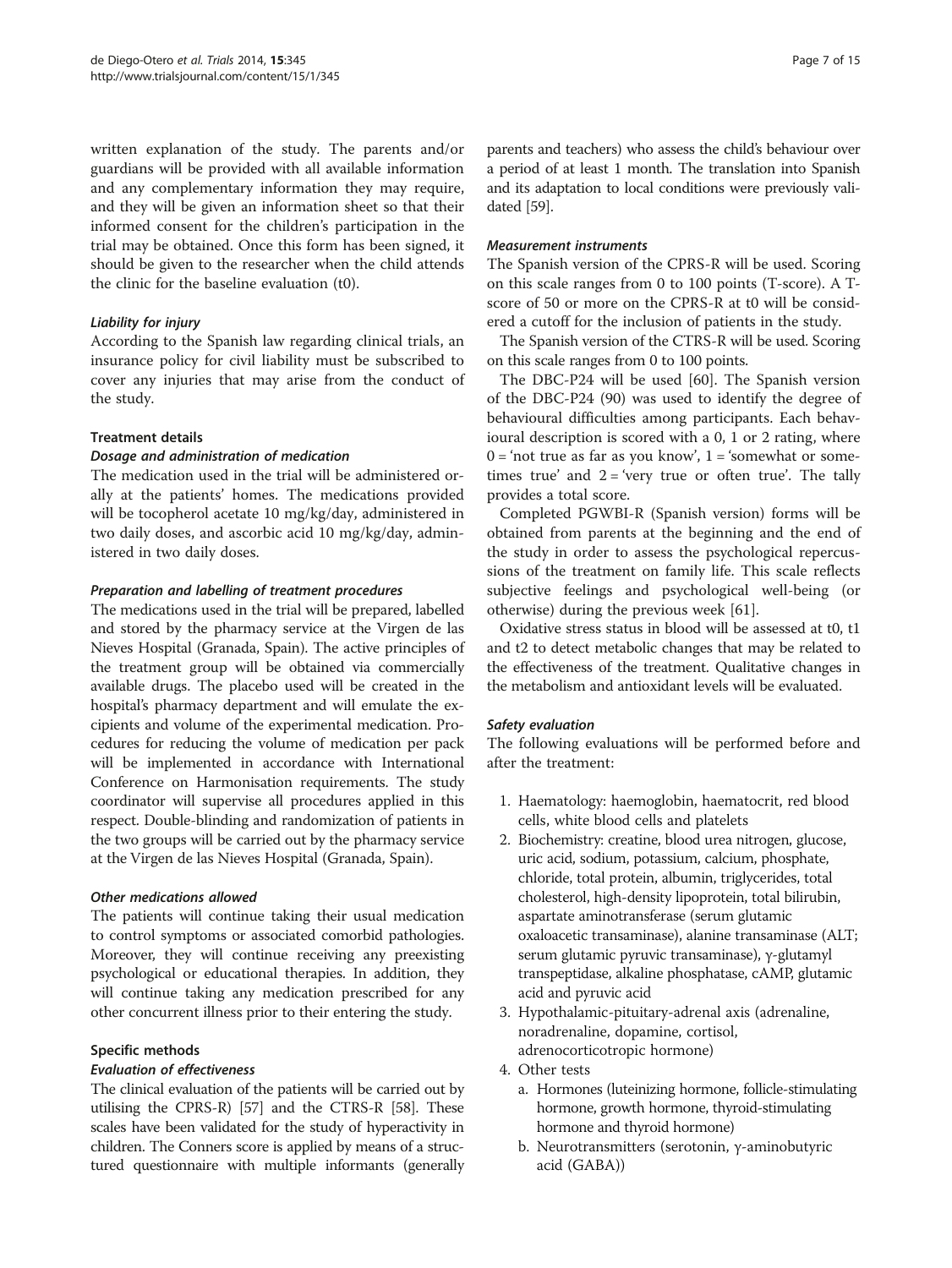- c. cAMP
- d. Vitamins (vitamins A, C and E)
- e. Ceruloplasmin, albumin and transferrin
- f. Minerals (selenium, zinc, copper and manganese)
- g. amino acids in serum
- 5. Analysis of urine density, pH, protein, glucose, ketone bodies, bilirubin, blood, nitrite, urobilinogen, leukocytes, urinary sediment, sodium, chlorine and potassium

The following medical parameters will be evaluated in the enrolled patients:

- 1. Heart symptoms: mitral valve prolapse
- 2. Neurological symptoms: epilepsy
- 3. Motor symptoms: hypotonia, fine and gross motor delay, stereotypes and hyperextensible finger joints
- 4. Morphological features: macroorchidism, scoliosis, hyperpigmentation of the skin, otitis, strabismus and macrocephaly

#### Reporting of adverse events

Any adverse events reported spontaneously by the subject or observed by the researcher or the research team will be recorded on the form designed for this purpose. The researcher will classify the intensity of said adverse events in accordance with the following scale:

- 1. Mild: some discomfort, but not such as to interrupt normal daily activity
- 2. Moderate: sufficient discomfort to reduce or notably affect normal daily activity
- 3. Severe: causing incapacity to work or perform normal daily activities

The periodicity of the event shall be classified in accordance with the following scale:

- 1. Single occurrence: just one event of limited duration
- 2. Intermittent: various episodes of an event, each of limited duration
- 3. Persistent, unlimited: an event that has persisted over time and is of indefinite duration

For each adverse event, its relation to the medication taken (definitive, probable, possible, improbable, none), in the researcher's opinion, as well as any action taken as a result, will be recorded on the data collection form. The occurrence of an adverse event that is fatal, potentially fatal or incapacitating, or that requires or prolongs hospitalization, or that provokes severe congenital anomalies will be recorded as a 'severe' adverse event (SAE).

All SAEs and unexpected adverse pharmacological reactions, defined as adverse events whose nature or intensity is not in accordance with any adverse event expected, will be reported by the researcher to the study coordinator by telephone, mail or fax as soon as is reasonably possible, but in any case within 24 hours of occurrence.

#### Follow-up after occurrence of an adverse event

All adverse events will be observed until their remission or stabilization. Depending on the circumstances, this observation might necessitate evaluation by referral to the patient's general practitioner and/or specialist.

#### Procedures and control

#### Selection of subjects

Patients diagnosed with FXS will be included in a preliminary 'potential subjects' group. Before any selection activity is undertaken, a written informed consent form, signed and dated, is to be obtained from each parent or guardian. The patient's parents will be informed, before any action is taken, of the purposes of the study, and any doubts expressed will be answered. It must be stressed that patients have the unconditional right to withdraw from the study at any time. They will be asked to return to the health-care clinic to begin the study procedure.

#### Study periods

*Entry into the study (t0)*: The child's parents and/or guardians agree to be included and sign the informed consent to enter into the clinical active phase of the study. The CPRS-R, CTRS-R, WSIC-R and DBC-P24 results will be assessed, taking into account that a score of at least 50 on the CPRS-R is a prerequisite for entry into the study. The baseline blood and urine analyses will be carried out for included patients. The PGWBI for the parents and guardians will be calculated.

Intermediate period (12 weeks, t1): The CPRS-R, CTRS-R, WSIC-R and DBC-P24 scores will be calculated. The t1 blood and urine analyses will be carried out for included patients. The PGWBI scores for the parents and guardians will be calculated.

End of study period (24 weeks, t2): The CPRS-R, CTRS-R, WSIC-R and also DBC-P24 are calculated. The T2 blood and urine analyses will be carried out for patients included in the study. The PGWBI for the parents/guardians will be calculated.

#### Data analysis

## Calculation of statistical power, establishment of sample size and safety

The sample size will be established by means of a pilot scheme based on a phase II effectiveness trial with 30 patients monitored over the course of 6 months for a level of significance of 0.05 and a statistical power of 0.8, taking the least favourable case. On the basis of the prevalence of FXS, 13 patients per group (26 in total)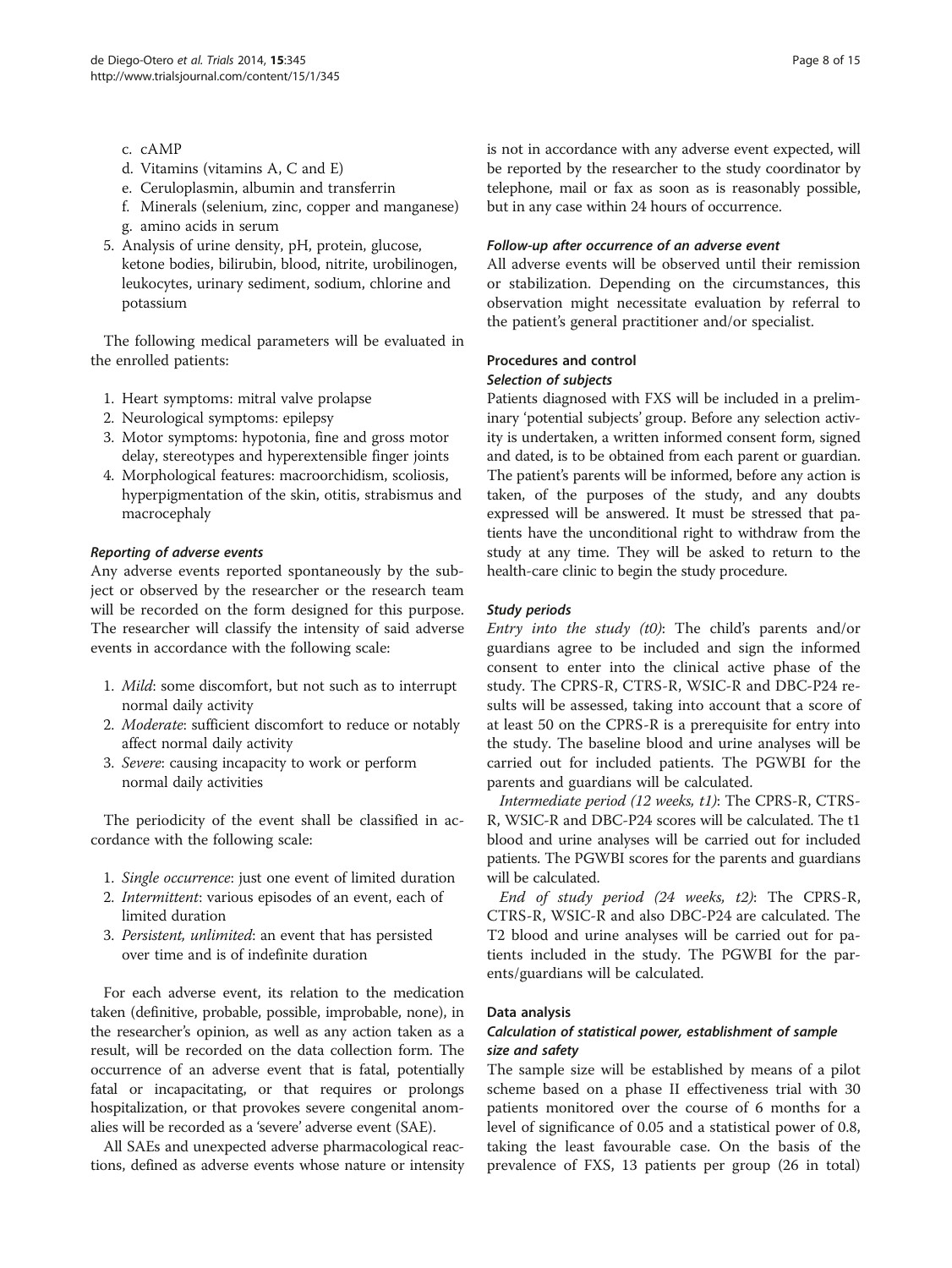will be needed. This sample size will then be overdimensioned to allow for a possible dropout rate of 10%, and so the minimum sample size is to be calculated as  $N =$ 30 (15 patients per group).

#### General considerations

A descriptive statistical analysis will be performed using statistics of central trend and dispersion for the quantitative variables and frequency distributions for the categorical variables carried out separately for the experimental and control groups. The baseline variables will be compared using these techniques. A flow diagram will be drawn to show the sequence from the initially eligible population to those excluded from the study (refusals, dropouts, lost to follow-up and so forth) in accordance with the criteria in the CONSORT guidelines.

A comparison will be made of between-group differences in the initial and final measurements for the diverse elements of the CPRS-R, CTRS-R and DBC-P24 using unpaired nonparametric tests. For the final withingroup comparison, paired nonparametric tests will be used for nonparametric repeated measures with adjustments for baseline imbalances and scores. The same analysis will be performed for the index of psychological well-being to measure the repercussions of the treatment on family life.

The principal outcome variable (POV) will be taken as the change in global score on the Conners scales, adjusted for the baseline values. A simple linear regression model will be constructed for this POV, and the level of significance will be set at  $P < 0.05$ . Subsequently, a multiple linear regression model will be created, including the variable 'Experimental/Control Group' and adjusting for any baseline variables that may be unbalanced. Statistical adjustment will be performed by means of a multivariate model including the variable group (experimental and control) and concomitant treatment (yes or no). The safety of the treatment will be described in terms of the percentage of adverse effects.

#### **Discussion**

FXS is considered a rare neurodevelopmental disorder, although different rates of prevalence have been reported in current studies [[2,5\]](#page-12-0). The condition is seldom diagnosed in Spain due to ignorance of its existence and characteristics [[5](#page-12-0)]. Until very recently, FXS was recognized as such only for the most severe cases, in which there was an important degree of functional limitation and autism very evident. Although this situation in Spain is changing, FXS is still considered an uncommon disease.

Few clinical trials have been carried out with children with FXS, because, in addition to the normal difficulties arising in this kind of study (with adults), legal considerations must be borne in mind due to the necessity to protect minors. Nevertheless, such studies are clearly needed, and several are already ongoing or finished (see Table [1](#page-9-0)).

FMRP is an mRNA-binding protein that is important for mRNA transport, mRNA stabilization and translation regulation of mRNA into protein at the synapse [\[69](#page-13-0)]. FMRP is also a factor in the regulation of brain oxidative stress, so, in the absence of FMRP, there is hyperactivation of Rac1-GTPase-dependent NADPH-oxidase signalling. These alterations lead to an excess of free radical production that, in the long term, produces oxidative stress, which is a crucial factor in the central nervous system that disrupts neuron, astrocyte and microglia communication [\[32](#page-12-0)]. Evidence of oxidative stress in FXS is manifested by high levels of oxidised proteins, lipid peroxidation end products, formation of carbonyls and oxidative alteration of the glutathione system in the brain of the *Fmr1*-knockout mouse model [[21](#page-12-0)].

Since 1983, it has been indicated that vitamins can improve FXS patients' cognitive status. The first vitamin used for the treatment of the FXS was folic acid. Several publications describe the efficacy and safety of treatment with folic acid in people with FXS [\[70-73](#page-13-0)].

Two double-blind trials have assessed the safety and efficacy of L-acetylcarnitine (LAC) in boys with FXS and an additional diagnosis of ADHD. Both of the trials were randomized, placebo-controlled studies with a parallel-group design. The first study included 20 patients and compared LAC with a dose of 100 mg/kg/day versus placebo, and the investigators found no significant difference between them based on the WISC-R or the Bender-Gestalt tests and Conners questionnaires completed by teachers. However, the results CPRS-R and CTRS-R questionnaires completed by parents and teachers at school showed a significant reduction (Hedges g effect size =  $-3.94$ , SE = 0.91) of hyperactive behaviour at the end of the study in the LAC-treated subjects [\[74\]](#page-13-0). The second study, classified by the authors as a phase II study, involved eight centres in three European countries. The investigators compared LAC at doses of 20-50 mg/kg/day versus placebo in 63 patients. A statistically significant stronger reduction of hyperactivity and improvement of social behaviour was observed in patients treated with LAC compared with the placebo group, based on the results from the Conners Global Index–Parents (CGI-P) (Hedges  $g$  effect size = − 0.30; SE = 0.28) and the Vineland Adaptive Behaviour Scales Survey Form (Hedges  $g$  effect size = 0.52 and 0.65, SE = 0.29 and 0.29). They also reported no significant side effects in the LAC group [\[75](#page-13-0)].

In one phase II parallel, randomized, double-blind, placebo-controlled clinical trial of 4 weeks' duration, researchers assessed the efficacy and safety of the ampakine compound CX516 versus placebo in 49 patients with FXS,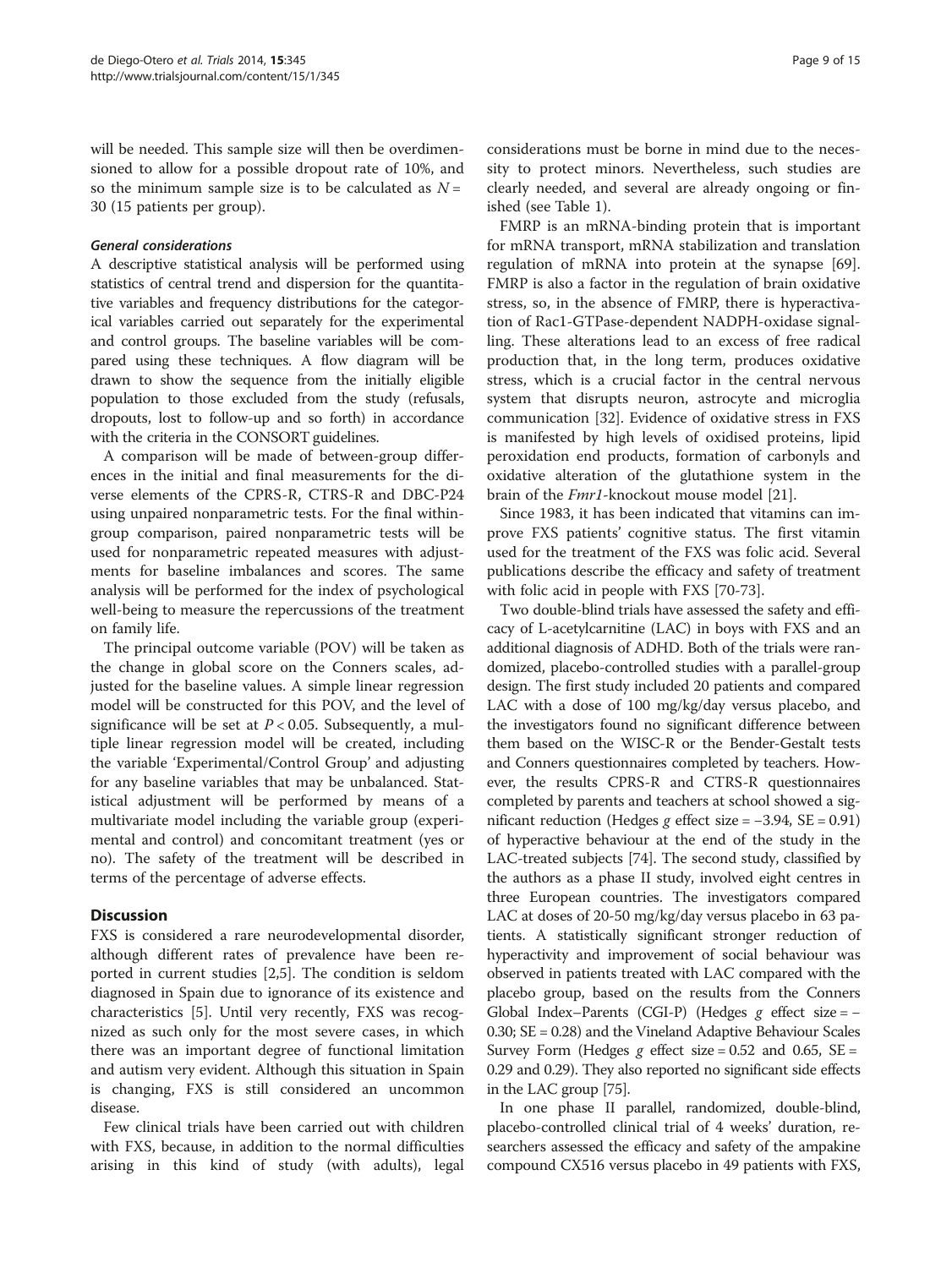| Clinical trial<br>registration<br>number | <b>Type</b>                          | Compound                    | Population                       | <b>Target</b>                              | <b>Status</b>         | Promoter                                                    | <b>Results</b><br>(reported or<br>pending) |
|------------------------------------------|--------------------------------------|-----------------------------|----------------------------------|--------------------------------------------|-----------------------|-------------------------------------------------------------|--------------------------------------------|
| NCT01894958                              | Phase II<br>multicentre              | NN7-2566                    | Adolescent<br>and adult<br>males | NMDA antagonists                           | Recruiting            | Neuren Pharmaceuticals<br>(USA)                             | Pending                                    |
| NCT01725152                              | Phase II single Ganaxolone<br>centre |                             | Adolescents<br>and children      | GABA-A agonist                             | Recruiting            | Marinus Pharmaceuticals<br>(USA)                            | Pending                                    |
| NCT02126995                              | Phase II single<br>centre            | Metadoxine<br>(MGO1CI)      | Adults and<br>adolescents        | lon pair of<br>pyridoxine (vitamin<br>6)   | Not yet<br>recruiting | Alcobra Pharma (USA)                                        | Pending                                    |
| NCT01474746                              | Phase II single<br>centre            | Sertraline                  | Children                         | Selective serotonin<br>reuptake inhibitors | Recruiting            | University of California, Davis<br>(USA)                    | Pending                                    |
| NCT01911455                              | Phase II and<br>III Multicentre      | Acamprosate                 | Adolescents<br>and children      | NMDA receptor<br>modulators                | Recruiting            | Children's Hospital Medical<br>Center (Cincinnati, OH, USA) | Pending                                    |
| NCT01357239                              | Phase II<br>multicentre              | Mavoglurant<br>(AFQ056)     | Adolescents<br>and adults        | mGlur5 antagonist                          | Terminated            | Novartis (Basel, Switzerland)                               | [62]                                       |
| NCT01348087                              |                                      |                             |                                  |                                            |                       |                                                             |                                            |
| NCT01013480                              | Phase II<br>multicentre              | Arbaclofen<br>(STX209)      | Adolescents<br>and adults        | GABA-B agonist                             |                       | Terminated Seaside Therapeutics (USA)                       | [63]<br>[64]                               |
| NCT01053156                              | Phase II single<br>centre            | Minocycline                 | Adolescents<br>and children      | Antibiotic                                 | Completed             | University of California, Davis<br>(USA)                    | [65]                                       |
| NCT01015430                              | Phase II<br>multicentre              | Basimglurant<br>(RO4917523) | Adults                           | mGlur5 antagonist                          |                       | Completed Hoffmann-La Roche                                 | Pending                                    |
| NCT00895752                              | Phase IV<br>single centre            | Riluzole                    | Adults                           | Inhibitor of<br>glutamate release          |                       | Completed Indiana University (USA)                          | [66]                                       |
| NCT01254045                              | Phase II single<br>centre            | Oxytocin                    | Adolescents<br>and adults        | Social brain<br>neuropeptides              |                       | Completed Stanford University (USA)                         | [67]                                       |
| NCT01120626                              | Open label                           | Donepezil                   | Adolescents<br>and children      | Cholinergic drug                           |                       | Completed Stanford University (USA)                         | [68]                                       |

<span id="page-9-0"></span>Table 1 Double-blind, randomized, placebo-controlled crossover studies of treatment of children with fragile X syndrome<sup>a</sup>

a<br>GABA, γ-aminobutyric acid; GABA-B, γ-aminobutyric acid; mGluR5, metabotropic glutamate receptor 5; NMDA, N-methyl-D-aspartate.

27 of whom were taking concomitant psychoactive medication. Twenty-one of the patients had an additional diagnosis of autism, and four had autism spectrum disorder. The results of that study showed no significant improvement in memory, the primary outcome measured, or in secondary measurements of language, attention/executive function, behaviour and overall functioning in CX516 treated subjects compared to placebo. There were minimal side effects, no significant changes in safety parameters and no SAEs [[76](#page-13-0)].

There are also enhanced, abnormal epileptiform discharges consistent with an enhanced rate of clinical seizures in FXS patients, as well as auditory-dependent seizures in the mouse model. There are several studies regarding the use of tocopherol to control seizures in animal models and humans [[77\]](#page-14-0).

Excessive metabotropic glutamate receptor 5 (mGluR5) signalling has been proposed to be responsible for the psychiatric and neurological symptoms of FXS, including cognitive deficits, seizures, anxiety, perseverative movements and social deficits. It has been documented that a 50% reduction in mGluR5 expression in the Fmr1-knockout mouse rescued most FXS abnormalities, including altered ocular dominance plasticity, increased density of dendritic spines on cortical pyramidal neurons, increased basal protein synthesis in the hippocampus, exaggerated inhibitory avoidance extinction, audiogenic seizures and accelerated body growth. However, macroorchidism was not rescued. The results obtained with the use of mGluR5 antagonists in animal models of FXS further support the mGluR theory. 2-Methyl-6-phenylethynyl pyridine hydrochloride (MPEP) is a potent, highly selective antagonist of mGluR5 receptors. MPEP is toxic to humans, so other mGluR5 antagonists, such as fenobam and mavoglurant (AFQ056), have been studied in FXS. Fenobam was found to be safe in a single-dose trial in 12 adults with FXS. There were improvements in hyperactivity and anxiety, and 50% showed at least a 20% improvement in prepulse inhibition [\[78\]](#page-14-0).

In a recent randomized, double-blind, two-treatment, two-period, crossover clinical trial of 30 male FXS patients ages 18 to 35 years, investigators examined whether a receptor subtype-selective inhibitor of mGluR5, AFQ056, improves the behavioural symptoms of FXS. The results indicated no significant effects of treatment on the primary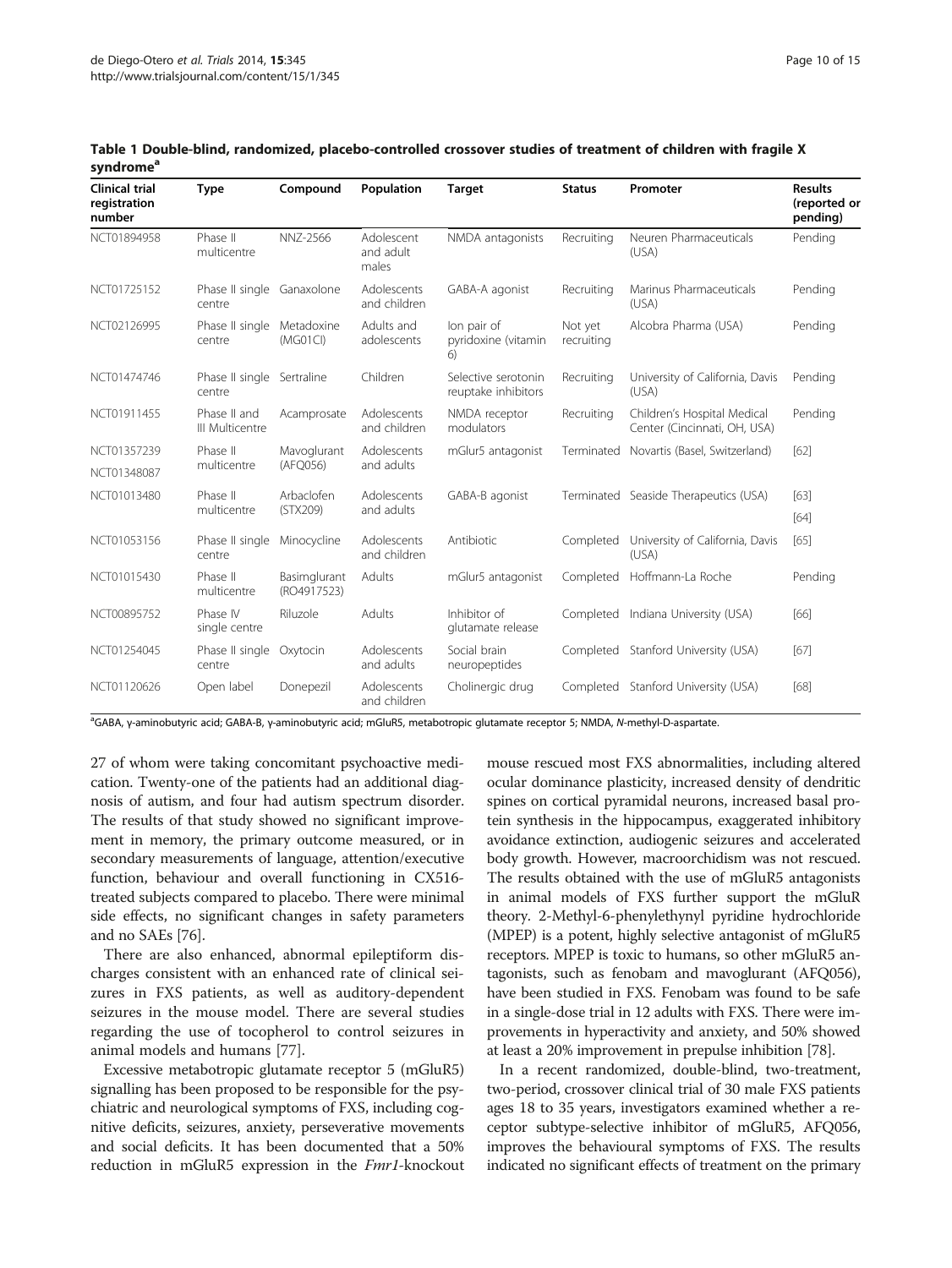outcome measure, the Aberrant Behaviour Checklist– Community Edition (ABC-C) score, at day 19 or 20 of treatment. Surprisingly, owing to an epigenetic effect, seven patients with full FMR1 promoter methylation and no detectable FMR1 mRNA, as measured with the ABC-C, improved significantly more after AFQ056 treatment than with placebo  $(P < 0.001)$ . Twenty-four of thirty patients experienced adverse events, which were mostly mild to moderately severe fatigue or headache [\[79](#page-14-0)]. A pilot add-on trial was conducted to evaluate the safety and efficacy of lithium in humans with FXS. It was hypothesized that the absence of FMRP disrupts regulation of group 1 mGluR- and mGluR5-dependent translation in dendrites. Lithium was found to reduce mGluR-activated translation and reverse phenotypes in the *dfxr*-mutant fly and *fmr1*knockout mouse. The results indicated that lithium is well tolerated and provides functional benefits in FXS, possibly by modifying the underlying neural defect [\[80](#page-14-0)].

GABA<sub>B</sub> receptor agonists such as baclofen inhibit both presynaptic release of glutamate and postsynaptic transmission and/or intracellular signalling downstream from mGluR5. A double-blind, placebo-controlled crossover trial of arbaclofen has been completed in multiple centres. It included more than 150 individuals with FXS (ages 6 years and older). The preliminary safety and efficacy results are positive, with improvement in the Clinical Global Impression improvement scale in those with the most severe baseline ratings, but the trial was terminated in 2013 [\[63,64](#page-13-0)]. The GABAergic system is also dysregulated in FXS, and GABA is a major inhibitory neurotransmitter receptor in the brain which is involved in anxiety, depression, epilepsy, insomnia, learning and memory. GABA-mediated inhibition is important in the prevention of seizures [[81\]](#page-14-0).

The results of an open-label riluzole clinical trial in FXS were published recently. Glutamatergic dysregulation was implicated in the pathophysiology of FXS. Riluzole was hypothesized to have an inhibitory effect on glutamate release, block excitotoxic effects of glutamate and potentiate postsynaptic  $GABA_A$  receptor function. ERK activation is known to be delayed in humans with FXS and in FXS-knockout animal models. Correction of delayed ERK activation is a potential biomarker of treatment response in FXS. The results of that 6-week openlabel study of six adults with FXS show that riluzole (100 mg/day) was not associated with a significant clinical improvement, despite uniform correction of peripheral ERK activation [[66](#page-13-0)].

In another study, the use of valproic acid (VPA) was investigated in an attempt to identify drugs capable of restoring the activity of the FMR1 gene. VPA is a wellknown antiepileptic drug also used as a mood stabilizer and in migraine therapy. The VPA treatment was capable of producing an adaptive behaviour improvement (defined as the performance of daily activities required for personal and social competence) due to a significant reduction in hyperactivity [\[82\]](#page-14-0).

Another research group conducted a 4-week, randomized, double-blind, placebo-controlled, crossover study with either 3 mg/day of melatonin or placebo given to participants for 2 weeks and then alternated for another 2 weeks. The results of this study support the efficacy and tolerability of melatonin treatment for sleep problems in children with FXS [[83\]](#page-14-0).

Minocycline, a widely used antibiotic used to treat acne and skin infections, is another promising drug that may target FXS core symptoms. Minocycline inhibits matrix metalloproteinase 9 (MMP-9) and reduces inflammation in the central nervous system. MMP-9 is elevated in FXS. When minocycline was administered to *Fmr1*-knockout mice, their hippocampal neurons exhibited mature dendritic spines, and, behaviourally, they showed decreased anxiety and improved exploration skills. Off-label use of minocycline to treat 50 individuals with FXS resulted in two-thirds of families noticing positive language and behavioural improvements in their children while on the medication. The most common reported side effect was gastrointestinal difficulty, including loss of appetite [[84](#page-14-0)]. Paribello et al. reported beneficial effects on the CGI and the Aberrant Behaviour Checklist in an open trial of minocycline involving 20 patients with FXS who were 13 years of age or older [\[85](#page-14-0)].

The first trial of acamprosate, a drug with putative mGluR5 antagonism, was reported in three adults with FXS and autism. Medical records describing open-label treatment with acamprosate in three patients with FXS and a comorbid diagnosis of autistic disorder were reviewed. In all three patients, acamprosate was associated with improved linguistic communication. Three patients received acamprosate over a mean 21.3 weeks of treatment They showed a global clinical benefit and a marked communication improvement was unexpected and has potential implications for the treatment of FXS [\[86](#page-14-0)].

In an open-label 12-week trial of aripiprazole in 12 persons with FXS ages 6 to 25 years (mean age, 14.3 years) who were free of concomitant psychoactive drugs, the results indicated a ≥25% improvement on the Aberrant Behaviour Checklist irritability subscale in 10 (87%) of 12 patients. Aripiprazole is generally safe and well tolerated and is associated with significant improvements in irritable behaviour [[87](#page-14-0)].

To assess positive antioxidant effects versus placebo, a one-way crossover study was selected due to the impossibility of abolishing a carryover of treatment effect from the first period of treatment to the next. A 'carryover effect' means that the observed difference between treatments depends upon the order in which the treatments were received; hence the estimated overall treatment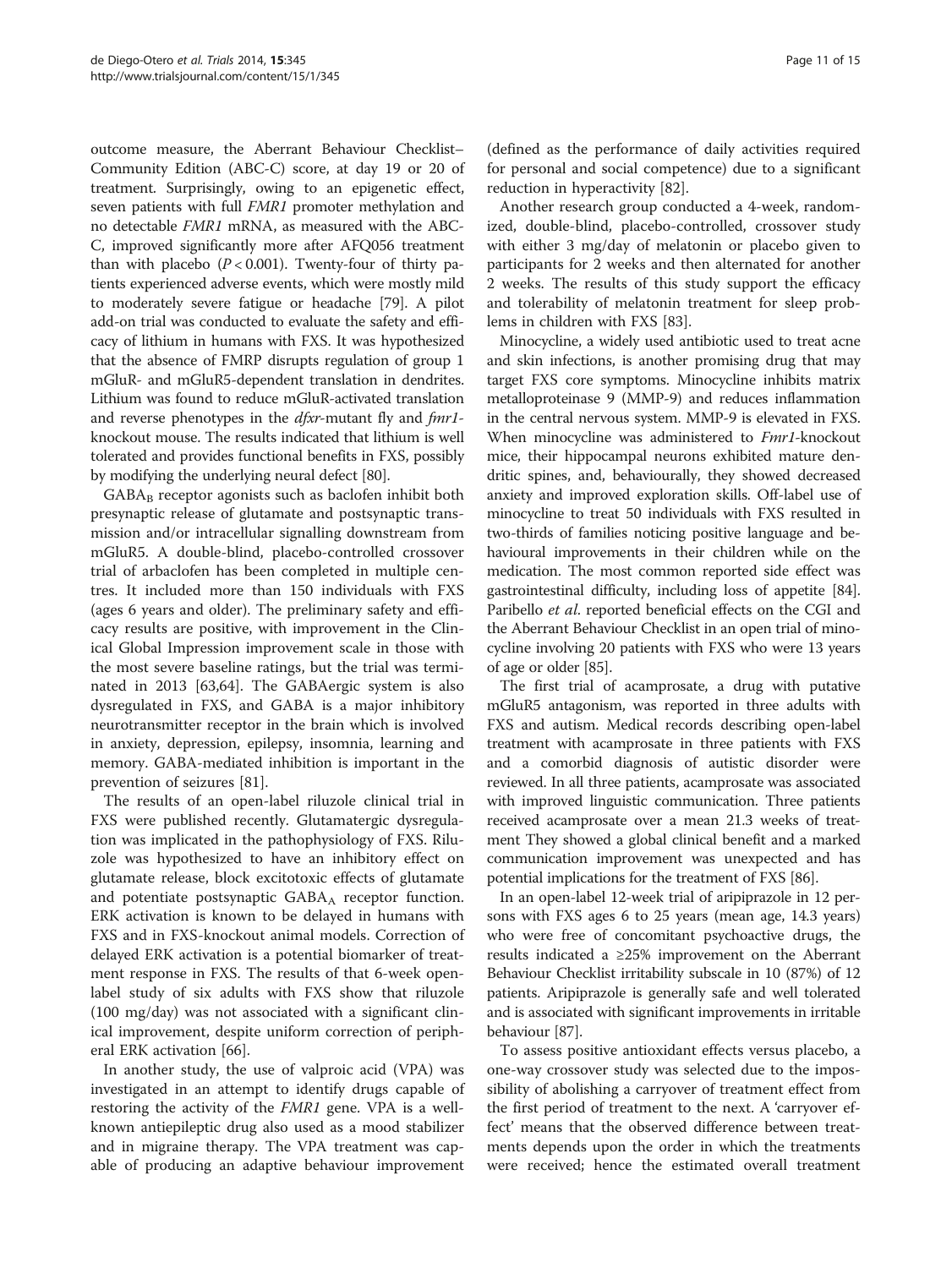effect will be affected (usually underestimated, leading to a bias towards the null) [\[88\]](#page-14-0).

Orally administered antioxidants such as tocopherol and ascorbic acid have been used as a nutritional supplement, and it they are considered safe even for children. Tocopherol is contraindicated in cases of vitamin K deficiency caused by malabsorption or anticoagulant therapy. The US Food and Drug Administration's recommended daily dose is 10 mg/day, but the safety dose is considered to be 800 mg/day [\[89\]](#page-14-0).

Vitamin E (α-tocopherol) is a liposoluble vitamin with a wide therapeutic margin. In clinical and pharmacological trials, it has been shown to have interesting properties, participating in oxidative deamination, transamination and decarboxylation. It also participates in the decarboxylation of glutamic acid to GABA, from levodopamine to dopamine and from 5-hydroxytrytophan to serotonin. It presents anticonvulsant properties and seems to exercise a neuroprotective and antitoxic effect. It can be administered to children and has been authorized for use to treat children with alterations in character, language and behaviour; learning difficulties; delayed learning to walk; convulsive illnesses; intoxication of the central nervous system; trembling; and Parkinson's disease. The dosage provided may vary widely, as renal elimination ensures that its toxicity is minimal [[90](#page-14-0)].

A pilot study was designed to evaluate the safety of a novel micelle formulation (CF-1) of fat-soluble nutrients and antioxidants and to determine its efficacy in improving plasma levels of these compounds and reducing inflammatory markers in induced sputum. The novel CF-1 formulation safely and effectively increased plasma levels of important fat-soluble nutrients and antioxidants. In addition, improvements in antioxidant plasma levels were associated with reductions in airway inflammation in cystic fibrosis patients [\[91\]](#page-14-0). The effect of α-tocopherol and ascorbic acid on ALT levels and insulin resistance has been evaluated in children with nonalcoholic fatty liver disease [\[92\]](#page-14-0).

The follow-up period of 6 months in our present trial is based on previous trials and a minimum period of improving symptoms, such as behaviour and antioxidant status. We believe that if the patient enters the study with a Conners T-score > 50, it will be easier to identify significant differences, with the symptoms being controlled to a greater extent, and more quickly, in the experimental group than in the control group.

The reason for performing blood and urine tests in our experimental group at t0, t1 and t2 is to corroborate the general safety of the treatment and to improve antioxidant blood status, as well as to reveal any alterations occurring in these parameters as a result of the medication administered. Nevertheless, it seems reasonable to support the results of the clinical evaluation with objective data such as

blood tests. It is also important to assess the repercussions on family life (which tend to be greatly impaired in severe cases) of an improvement in the control of FXS symptoms among children. The PGWBI reflects psychological wellbeing (or otherwise); it is based on theories of evaluation of the domestic environment and is an appropriate means of determining the distortion produced by FXS within the household. We have no doubt that a direct correlation will be found between the children's symptoms and psychological well-being within the family home.

The combined application of these three measurement methods—namely, the objectification of FXS symptoms and incapacity, the assessment of metabolic blood and urine changes and the evaluation of stress within the family—will enable us to reach an objective judgment of the effectiveness of the treatment being tested.

#### Conclusion

Treatment for FXS continues to present important shortcomings and further clinical trials are necessary in this respect, especially among children showing more severe symptoms.

## Trial status

This trial was designed in 2010. The protocol passed through multiple amendments. Final approval was obtained at the end of 2010. The expected duration of the study is 4 years. Also published at [https://www.clinical](https://www.clinicaltrialsregister.eu/ctr-search/trial/2009-017837-23/ES) [trialsregister.eu/ctr-search/trial/2009-017837-23/ES](https://www.clinicaltrialsregister.eu/ctr-search/trial/2009-017837-23/ES).

#### Abbreviations

ADHD: Attention-deficit/hyperactivity disorder; CONSORT: Consolidated Standards of Reporting Trials; FDA: Food and Drug Administration; GABA: γ-aminobutyric acid; NMDA: N-methyl-D-aspartate; PGWBI: Psychological General Well-Being Index; POV: Principal outcome variable; SAE: Severe adverse event; CPRS-R: Conners Parent Rating Scale–Revised: Long Form; CTRS-R: Conners Teacher Rating Scale–Revised; DBC-P: Developmental Behaviour Checklist for Parents; WISC-R: Wechsler Intelligence Scale for Children–Revised.

#### Competing interests

The authors declare that they have no competing interests.

#### Authors' contributions

LPC, RCM, IFC, CQN, MTFL, RCA, LSS and FGG performed clinical review of the topic and previous conception and development of the phase II study. LPC, YDO and IAH designed the methodology. YDO and LPC prepared the documentation. YDO obtained the AEMPS and Andalusian Clinical Trial Committee approval and entered the trial into the International Registry. RCM and CQN provided training with and standardization of procedures and clinical measurement instrumentation. LPC performed review of and made decisions regarding medication. All authors read and approved the final manuscript.

#### Acknowledgements

The trial protocol is approved and funded by the Spanish Ministry of Health, Research Funds from FEDER-EU (TRA152, EC10-191 and EC11-434), the Health Department of the Andalusian Regional Government (PI09-0507), the Economic Innovation and Science Regional Government (CTS546 and P10- CTS-05704) and the Jerome Lejeune Foundation (Paris, France). YDDO is the recipient of a Nicolas Monarde contract from the Servicio Andaluz de Salud. Consejería de Salud. Junta de Andalucía. We deeply thank the all the patients and their families for their participation. The authors wish to thank the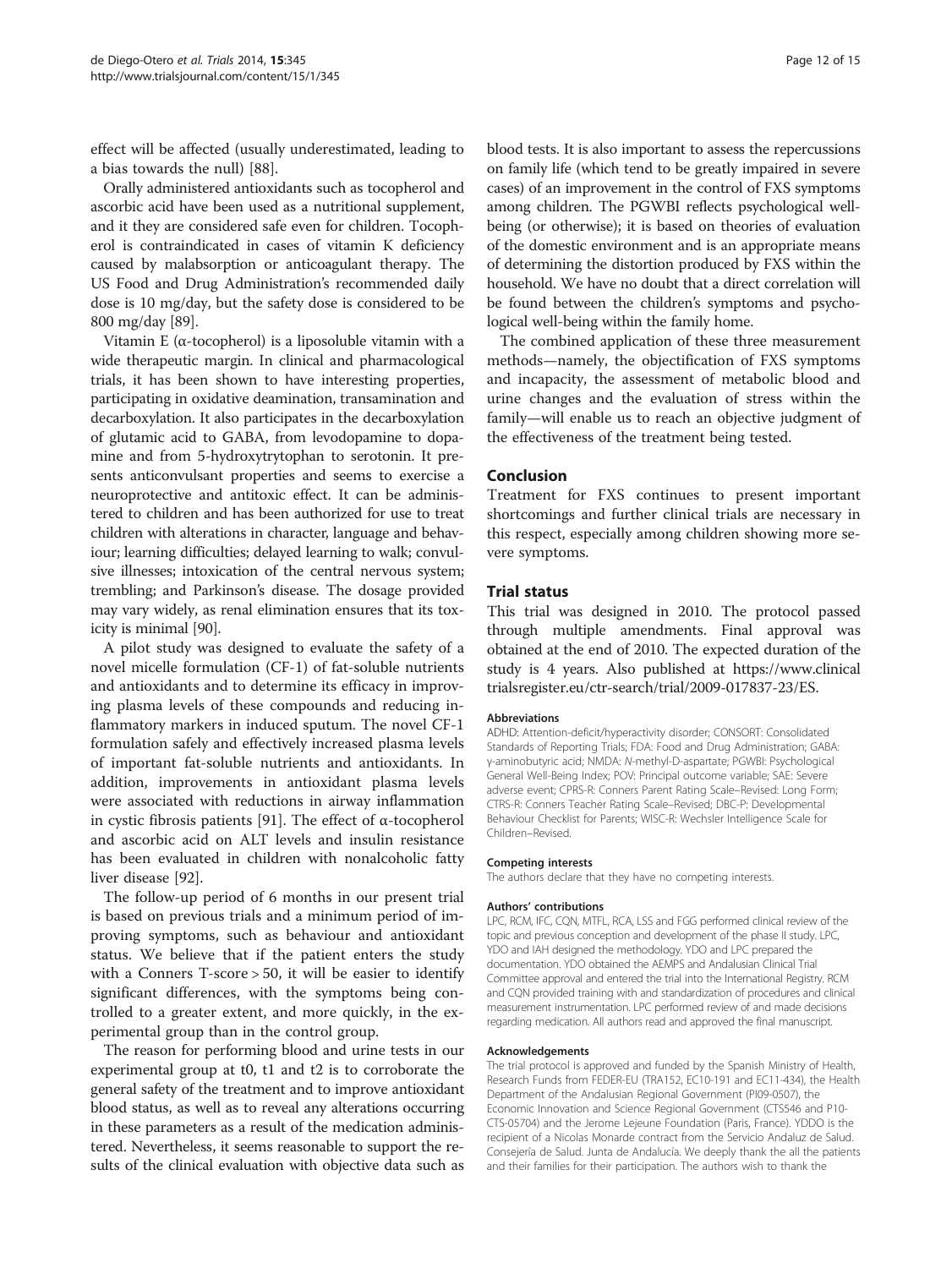<span id="page-12-0"></span>following for their support: the Fragile X Syndrome Association in Andalucía, the Fragile X Syndrome Association in Madrid, the Fragile X Syndrome Association in Extremadura, the Spanish Federation of Fragile X Syndrome, the Spanish Federation for Rare Diseases (FEDER) and the University Regional Hospital in Málaga for their support. We thank DWE Ramsden for revising the manuscript.

#### Author details

<sup>1</sup>Unidad de Gestión Clínica de Salud Mental, Hospital Regional Universitario de Málaga, Instituto de Investigación Biomédica de Málaga (IBIMA), Hospital Civil, Pabellón 2 bajo, Plaza del Hospital Civil S/N, 29009 Málaga, Spain. <sup>2</sup>Unidad de Gestión Clínica de Pediatría, Hospital Regional Universitario de Málaga, Avda Arroyo de los Angeles S/N, 29009 Málaga, Spain. <sup>3</sup>Infobiotic, Calle Meridiana, 73 Blq 5-Atico B, 29018 Málaga, Spain. <sup>4</sup>Unidad de Genética Molecular de la Enfermedad, Instituto de Biología y Genética Molecular (IBGM)-CSIC-Universidad de Valladolid, Calle Sanz y Fores 3, 47003 Valladolid, Spain. <sup>5</sup>Servicio de Neuropediatría, Hospital Quirón, Calle Diego de Velázquez, 1, 28223 Madrid, Spain. <sup>6</sup>Departamento de Psiquiatría, Facultad de Medicina, Universidad de Sevilla, Avda Sánchez Pizjuán, s/n, 41009 Sevilla, Spain. <sup>7</sup>Departamento de Psiquiatría, Facultad de Medicina, Universidad de Málaga, Campus de Teatinos s/n, 29010 Málaga, Spain. <sup>8</sup>Unidad de Gestión Clínica de Salud Mental, Hospital Regional Universitario de Málaga, Laboratorio de Investigación, Pabellón 6, Sótano, Hospital Civil, 29009 Málaga, Spain.

#### Received: 10 February 2014 Accepted: 18 July 2014 Published: 3 September 2014

#### References

- 1. Martin JP, Bell J: A pedigree of mental defect showing sex-linkage. J Neurol Psychiatry 1943, 6:154–157.
- Sutherland GR, Ashford PL: X-linked mental retardation with macroorchidism and the fragile site at Xq 27 or 28. Hum Genet 1979, 48:117–120.
- 3. Chakrabarti L, Davies KE: Fragile X syndrome. Curr Opin Neurol 1997, 10:142–147.
- 4. Sherman SL: Genetic epidemiology of the fragile X syndrome with special reference to genetic counseling. Prog Clin Biol Res 1991, 368:79-99.
- 5. Fernandez-Carvajal I, Walichiewicz P, Xiaosen X, Pan R, Hagerman PJ, Tassone F: Screening for expanded alleles of the FMR1 gene in blood spots from newborn males in a Spanish population. J Mol Diagn 2009, 11:324–329.
- Rifé M, Badenas C, Mallolas J, Jiménez L, Cervera R, Maya A, Glover G, Rivera F, Milà M: Incidence of fragile X in 5,000 consecutive newborn males. Genet Test 2003, 7:339–343.
- 7. De Vries BB, Mohkamsing S, van den Ouweland AM, Duivenvoorden HJ, Mol E, Gelsema K, van Rijn M, Halley DJ, Sandkuijl LA, Oostra BA, Tibben A, Niermeijer MF, Collaborative Fragile X Study Group: Screening and diagnosis for the fragile X syndrome among the mentally retarded: an epidemiological and psychological survey. Am J Hum Genet 1997, 61:660–667.
- Hagerman RJ: Physical and behavioral phenotype. In Fragile X Syndrome: Diagnosis, Treatment, and Research. 3rd edition. Edited by Hagerman RJ, Hagerman PJ. Baltimore: Johns Hopkins University Press; 2002:3–109.
- 9. Hoeft F, Carter JC, Lightbody AA, Cody Hazlett H, Piven J, Reiss AL: Regionspecific alterations in brain development in one- to three-year-old boys with fragile X syndrome. Proc Natl Acad Sci U S A 2010, 107:9335-9339.
- 10. Schapiro MB, Murphy DGM, Hagerman RJ, Azari NP, Alexander GE, Miezejeski CM, Hinton VJ, Horwitz B, Haxby JV, Kumar A, White B, Grady CL: Adult fragile X syndrome: neuropsychology, brain anatomy, and metabolism. Am J Med Genet 1995, 60:480–493.
- 11. Lubs H: A marker X chromosome. Am J Hum Genet 1969, 21:231–244.
- 12. Verkerk AJMH, Pieretti M, Sutcliffe JS, Fu YH, Kuhl DPA, Pizzuti A, Reiner O, Richards S, Victoria MF, Zhang FP, Eussen BE, van Ommen GJB, Blonden LAJ, Riggins GJ, Chastain JL, Kunst CB, Galjaard H, Caskey CT, Nelson DL, Oostra BA, Warren ST: Identification of a gene (FMR-1) containing a CGG repeat coincident with a breakpoint cluster region exhibiting length variation in fragile X syndrome. Cell 1991, 65:905–914.
- 13. Fu YH, Kuhl DP, Pizzuti A, Pieretti M, Sutcliffe JS, Richards S, Verkert AJ, Holden JJ, Fenwick RG Jr, Warren ST, Oostra BA, Nelson DL, Caskey CT:

Variation of the CGG repeat at the fragile X site results in genetic instability: resolution of the Sherman paradox. Cell 1991, 67:1047–1058.

- 14. Hessl D, Tassone F, Loesch DZ, Berry-Kravis E, Leehey MA, Gane LW, Barbato I, Rice C, Gould E, Hall DA, Grigsby J, Wegelin JA, Harris S, Lewin F, Weinberg D, Hagerman PJ, Hagerman RJ: Abnormal elevation of FMR1 mRNA is associated with psychological symptoms in individuals with the fragile X premutation. Am J Med Genet B Neuropsychiatr Genet 2005, 139B:115–121.
- 15. Jacquemont S, Hagerman RJ, Leehey M, Grigsby J, Zhang L, Brunberg JA, Greco C, Des Portes V, Jardini T, Levine R, Berry-Kravis E, Brown WT, Schaeffer S, Kissel J, Tassone F, Hagerman PJ: Fragile X premutation tremor/ataxia syndrome: molecular, clinical, and neuroimaging correlates. Am J Hum Genet 2003, 72:869–878.
- 16. De Diego OY, Severijnen LA, van Cappellen G, Schrier M, Oostra B, Willemsen R: Microtubule-mediated transport of FMR1-protein via granules in neurites of PC12 cells. Mol Cel Biol 2002, 22:8332–8341.
- 17. de Diego OY, Bakker CE, Raghoe P, Severijnen LAWFM, Hoogeveen A, Oostra BA, Willemsen R: Immunocytochemical characterization of FMRP, FXR1P and FXR2P during embryonic development in the mouse. Gene Funct Dis 2000, 1:28–37.
- 18. Hessl D, Glaser B, Dyer-Friedman J, Reiss AL: Social behavior and cortisol reactivity in children with fragile X syndrome. J Child Psychol Psychiatry 2006, 47:602–610.
- 19. Hessl D, Rivera SM, Reiss AL: The neuroanatomy and neuroendocrinology of fragile X syndrome. Ment Retard Dev Disabil Res Rev 2004, 10:17–24.
- 20. Markham JA, Beckel-Mitchener AC, Estrada CM, Greenough WT: Corticosterone response to acute stress in a mouse model of fragile X syndrome. Psychoneuroendocrinology 2006, 31:781–785.
- 21. de Diego-Otero Y, Romero-Zerbo Y, el Bekay R, Decara J, Sanchez L, Rodriguez-de Fonseca F, del Arco-Herrera I: α-tocopherol protects against oxidative stress in the fragile X knockout mouse: an experimental therapeutic approach for the Fmr1 deficiency. Neuropsychopharmacology 2009, 34:1011–1026.
- 22. el Bekay R, Romero-Zerbo Y, Decara J, Sanchez-Salido L, Del Arco-Herrera I, Rodríguez-de Fonseca F, de Diego-Otero Y: Enhanced markers of oxidative stress, altered antioxidants and NADPH-oxidase activation in brains from fragile X mental retardation 1-deficient mice, a pathological model for fragile X syndrome. Eur J Neurosci 2007, 26:3169-3180.
- 23. Steullet P, Cabungcal JH, Kulak A, Kraftsik R, Chen Y, Dalton TP, Cuenod M, Do KQ: Redox dysregulation affects the ventral but not dorsal hippocampus: impairment of parvalbumin neurons, γ oscillations, and related behaviors. J Neurosci 2010, 30:2547–2558.
- 24. Beal MF: Does impairment of energy metabolism result in excitotoxic neuronal death in neurodegenerative illnesses? Ann Neurol 1992, 31:119–130.
- 25. Marshall CJ: Specificity of receptor tyrosine kinase signaling: transient versus sustained extracellular signal-regulated kinase activation. Cell 1995, 80:179–185.
- 26. Rosen LB, Ginty DD, Weber MJ, Greenberg ME: Membrane depolarization and calcium influx stimulate MEK and MAP kinase via activation of Ras. Neuron 1994, 12:1207–1221.
- 27. Kishida KT, Klann E: Sources and targets of reactive oxygen species in synaptic plasticity and memory. Antioxid Redox Signal 2007, 9(2):233-244.
- 28. Janaky R, Ogita K, Pasqualotto BA, Bains JS, Oja SS, Yoneda Y, Shaw CA: Glutathione and signal transduction in the mammalian CNS. J Neurochem 1999, 73:889–902.
- 29. Rauhala P, Lin AMY, Chiueh CC: Neuroprotection by S-nitrosoglutathione of brain dopamine neurons from oxidative stress. FASEB J 1998, 12:165–173.
- 30. Poot M, Teubert H, Rabinovitch PS, Kavanagh TJ: De novo synthesis of glutathione is required for both entry into and progression through the cell cycle. J Cell Physiol 1995, 163:555–560.
- 31. Aoyama K, Watabe M, Nakaki T: Regulation of neuronal glutathione synthesis. J Pharmacol Sci 2008, 108:227–238.
- 32. Sultana R, Perluigi M, Butterfield DA: Protein oxidation and lipid peroxidation in brain of subjects with Alzheimer's disease: insights into mechanism of neurodegeneration from redox proteomics. Antioxid Redox Signal 2006, 8:2021–2037.
- 33. Sano M, Ernesto C, Thomas RG, Klauber MR, Schafer K, Grundman M, Woodbury P, Growdon J, Cotman CW, Pfeiffer E, Schneider LS, Thal LJ, for the Members of the Disease Cooperative Study: A controlled trial of selegiline, α-tocopherol, or both as treatment for Alzheimer's disease. N Engl J Med 1997, 336:1216–1222.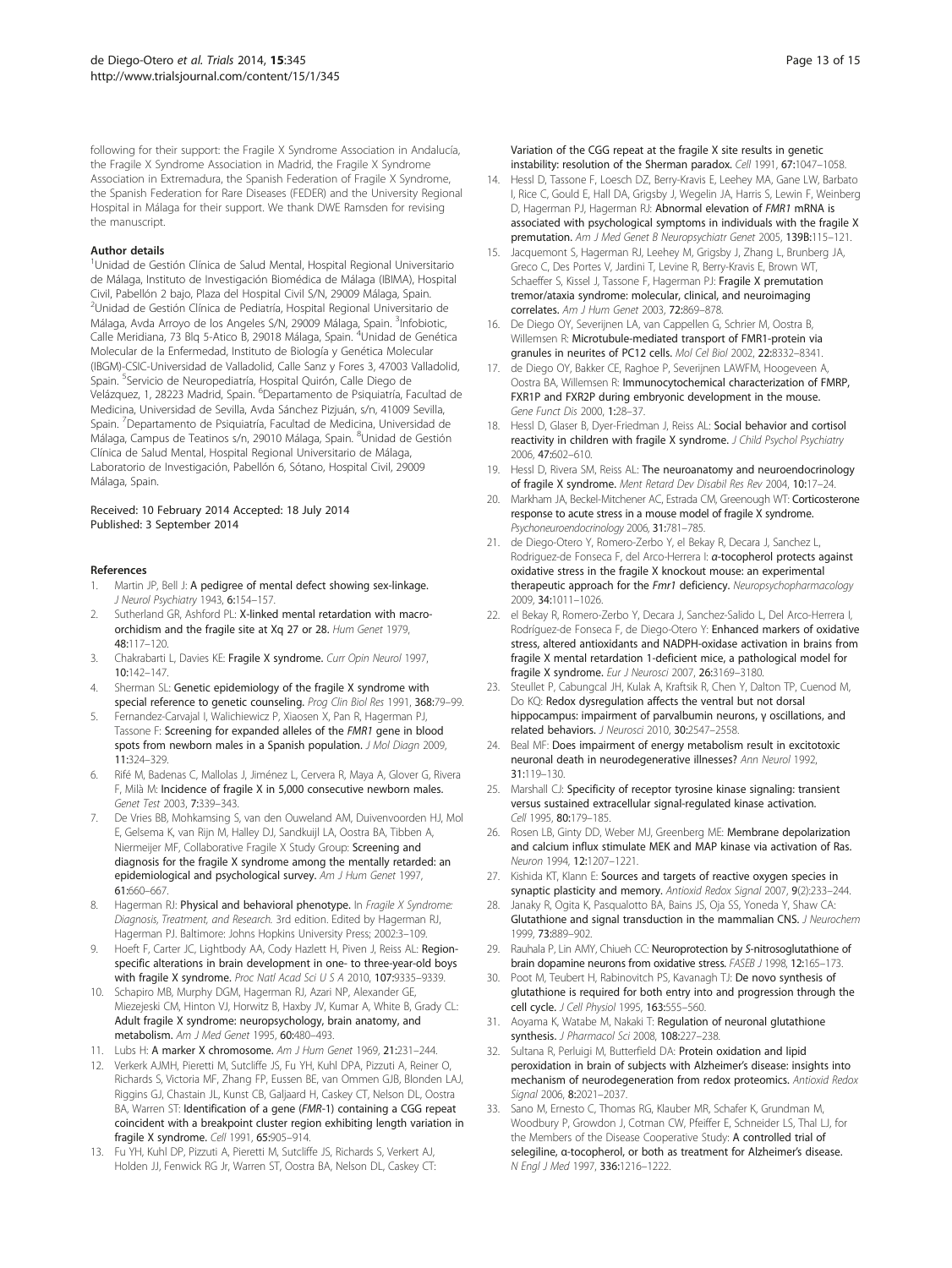- <span id="page-13-0"></span>34. Di Matteo V, Esposito E: Biochemical and therapeutic effects of antioxidants in the treatment of Alzheimer's disease, Parkinson's disease, and amyotrophic lateral sclerosis. Curr Drug Target CNS Neurol Disord 2003, 2:95–107.
- 35. Riga S, Riga D: An antistress and antiaging neurometabolic therapy: accelerated lipofuscinolysis and stimulated anabolic regeneration by the antagonic-stress synergistic formula. Ann N Y Acad Sci 1995, 771:535–550.
- 36. Berry-Kravis E, Potanos K: Psychopharmacology in fragile X syndrome present and future. Ment Retard Dev Disabil Res Rev 2004, 10:42–48.
- 37. Bradford A, Atkinson J, Fuller N, Rand RP: The effect of vitamin E on the structure of membrane lipid assemblies. J Lipid Res 2003, 44:1940–1945.
- 38. Azzi A, Ricciarelli R, Zingg JM: Non-antioxidant molecular functions of α-tocopherol (vitamin E). FEBS Lett 2002, 519:8–10.
- 39. Azzi A, Breyer I, Feher M, Pastori M, Ricciarelli R, Spycher S, Staffieri M, Stocker A, Zimmer S, Zingg JM: Specific cellular responses to α-tocopherol. J Nutr 2000, 130:1649–1652.
- 40. Griffin ME, Marcucci MJ, Cline GW, Bell K, Barucci N, Lee D, Goodyear LJ, Kraegen EW, White MF, Shulman GI: Free fatty acid-induced insulin resistance is associated with activation of protein kinase Cθ and alterations in the insulin signaling cascade. Diabetes 1999, 48:1270–1274.
- 41. Taketomo CK, Hodding JH, Kraus DM: Pediatric Dosage Handbook. 14th edition. Hudson, OH: Lexi-Comp; 2007.
- 42. Feranchak AP, Sontag MK, Wagener JS, Hammond KB, Accurso FJ, Sokol RJ: Prospective, long-term study of fat-soluble vitamin status in children with cystic fibrosis identified by newborn screen. J Pediatr 1999, 135:601-610.
- 43. Winklhofer-Roob BM, van't Hof MA, Shmerling DH: Long-term oral vitamin E supplementation in cystic fibrosis patients: RRR-α-tocopherol compared with all-rac-α-tocopheryl acetate preparations. Am J Clin Nutr 1996, 63:722–728.
- 44. Wilfond BS, Farrell PM, Laxova A, Mischler E: Severe hemolytic anemia associated with vitamin E deficiency in infants with cystic fibrosis. Clin Pediatr 1994, 33:2–7.
- 45. Brigelius-Flohé R, Kelly FJ, Salonen JT, Neuzil J, Zingg JM, Azzi A: The European perspective on vitamin E: current knowledge and future research. Am J Clin Nutr 2002, 76:703–716.
- 46. Moyano D, Vilaseca MA, Pineda M, Campistol J, Vernet A, Póo P, Artuch R, Sierra C: Tocopherol in inborn errors of intermediary metabolism. Clin Chim Acta 1997, 263:147–155.
- 47. Shirakata Y, Shiraishi S, Sayama K, Shinmori H, Miki Y: High-dose tocopherol acetate therapy in epidermolysis bullosa siblings of the Cockayne-Touraine type. J Dermatol 1993, 20:723–725.
- 48. Eldamhoughy S, Elhelw Z, Yamamah G, Hussein L, Fayyad I, Fawzy D: The vitamin E status among glucose-6 phosphate dehydrogenase deficient patients and effectiveness of oral vitamin E. Int J Vitam Nutr Res 1988, 58:184–188.
- 49. Tahzib M, Frank R, Gauthier B, Valderrama E, Trachtman H: Vitamin E treatment of focal segmental glomerulosclerosis: results of an open-label study. Pediatr Nephrol 1999, 13:649–652.
- 50. Lavine JE: Vitamin E treatment of nonalcoholic steatohepatitis in children: a pilot study. J Pediatr 2000, 136:734–738.
- 51. Vajro P, Mandato C, Franzese A, Ciccimarra E, Lucariello S, Savoia M, Capuano G, Migliaro F: Vitamin E treatment in pediatric obesity-related liver disease: a randomized study. J Pediatr Gastroenterol Nutr 2004, 38:48–55.
- 52. Yasui K, Kurata T, Yashiro M, Tsuge M, Ohtsuki S, Morishima T: The effect of ascorbate on minor recurrent aphthous stomatitis. Acta Paediatr 2010, 99:442–445.
- 53. Barbosa E, Faintuch J, Machado Moreira EA, da Silva VR G, Lopes Pereima MJ, Martins Fagundes RL, Filho DW: Supplementation of vitamin E, vitamin C, and zinc attenuates oxidative stress in burned children: a randomized, double-blind, placebo-controlled pilot study. J Burn Care Res 2009, 30:859–866.
- 54. Engler MM, Engler MB, Malloy MJ, Chiu EY, Schloetter MC, Paul SM, Stuehlinger M, Lin KY, Cooke JP, Morrow JD, Ridker PM, Rifai N, Miller E, Witztum JL, Mietus-Snyder M: Antioxidant vitamins C and E improve endothelial function in children with hyperlipidemia: Endothelial Assessment of Risk from Lipids in Youth (EARLY) Trial. Circulation 2003, 108:1059–1063.
- 55. Burns J, Ouvrier RA, Yiu EM, Joseph PD, Kornberg AJ, Fahey MC, Ryan MM: Ascorbic acid for Charcot–Marie–Tooth disease type 1A in children: a randomised, double-blind, placebo-controlled, safety and efficacy trial. Lancet Neurol 2009, 8:537–544.
- 56. Chan AC: Partners in defense, vitamin E and vitamin C. Can J Physiol Pharmacol 1993, 71:25–31.
- 57. Conners CK, Sitarenios G, Parker JDA, Epstein JN: The revised Conners' Parent Rating Scale (CPRS–R): factor structure, reliability, and criterion validity. J Abnorm Child Psychol 1998, 26:257-268.
- 58. Conners CK, Sitarenios G, Parker JDA, Epstein JN: Revision and restandardization of the Conners Teacher Rating Scale (CTRS–R): factor structure, reliability, and criterion validity. J Abnorm Child Psychol 1998, 26:279–291.
- 59. Farré-Riba A, Narbona J: [Conners' rating scales in the assessment of attention deficit disorder with hyperactivity (ADHD): a new validation and factor analysis in Spanish children] [Article in Spanish]. Rev Neurol 1997, 25:200–204.
- 60. Taffe JR, Gray KM, Einfeld SL, Dekker MC, Koot HM, Emerson E, Koskentausta T, Tonge BJ: Short form of the Developmental Behaviour Checklist. Am J Ment Retard 2007, 112:31–39.
- 61. Badia X, Gutiérrez F, Wiklund I, Alonso J: Validity and reliability of the Spanish version of the Psychological General Well-Being Index. Qual Life Res 1996, 5:101-108.
- 62. Jacquemont S, Berry-Kravis E, Hagerman R, von Raison F, Gasparini F, Apostol G, Ufer M, Des Portes V, Gomez-Mancilla B: The challenges of clinical trials in fragile X syndrome. Psychopharmacology (Berl) 2014, 231:1237–1250.
- 63. Berry-Kravis EM, Hessl D, Rathmell B, Zarevics P, Cherubini M, Walton-Bowen K, Mu Y, Nguyen DV, Gonzalez-Heydrich J, Wang PP, Carpenter RL, Bear MF, Hagerman RJ: Effects of STX209 (arbaclofen) on neurobehavioral function in children and adults with fragile X syndrome: a randomized, controlled, phase 2 trial. Sci Transl Med 2012, 4:152ra127.
- 64. de Esch CEF, Zeidler S, Willemsen R: Translational endpoints in fragile X syndrome. Neurosci Biobehav Rev. in press. doi:10.1016/j.neubiorev.2013.10.012.
- 65. Leigh MJ, Nguyen DV, Mu Y, Winarni TI, Schneider A, Chechi T, Polussa J, Doucet P, Tassone F, Rivera SM, Hessl D, Hagerman RJ: A randomized double-blind, placebo-controlled trial of minocycline in children and adolescents with fragile X syndrome. J Dev Behav Pediatr 2013, 34:147-155.
- 66. Erickson CA, Weng N, Weiler IJ, Greenough WT, Stigler KA, Wink LK, McDougle CJ: Open-label riluzole in fragile X syndrome. Brain Res 2011, 1380:264–270.
- 67. Hall SS, Lightbody AA, McCarthy BE, Parker KJ, Reiss AL: Effects of intranasal oxytocin on social anxiety in males with fragile X syndrome. Psychoneuroendocrinology 2012, 37:509–518.
- 68. Sahu JK, Gulati S, Sapra S, Arya R, Chauhan S, Chowdhury MR, Gupta N, Kabra M, Gupta YK, Dwivedi SN, Kalra V: Effectiveness and safety of donepezil in boys with fragile X syndrome: a double-blind, randomized, controlled pilot study. J Child Neurol 2013, 28:570–575.
- 69. Chen E, Sharma MR, Shi X, Agrawal RK, Joseph S: Fragile X mental retardation protein regulates translation by binding directly to the ribosome. Mol Cell 2014, 54:407–417.
- 70. Brown WT, Jenkins EC, Friedman E, Brooks J, Cohen IL, Duncan C, Hill AL, Malik MN, Morris V, Wolf E, Wisniewski K, French JH, Opitz JM: Folic acid therapy in the fragile X syndrome. Am J Med Genet 1984, 17:289-297.
- 71. Carpenter NJ, Barber DH, Jones M, Lindley W, Carr C: Controlled six-month study of oral folic acid therapy in boys with fragile X-linked mental retardation. Am J Med Genet 1983, 35:82A.
- 72. Fisch GS, Cohen IL, Gross AC, Jenkins V, Jenkins EC, Brown WT: Folic acid treatment of fragile X males: a further study. Am J Med Genet 1988, 30:393–399.
- 73. Strom CM, Brusca RM, Pizzi WJ: Double-blind, placebo-controlled crossover study of folinic acid (Leucovorin) for the treatment of fragile X syndrome. Am J Med Genet 1992, 44:676-682.
- 74. Torrioli MG, Vernacotola S, Mariotti P, Bianchi E, Calvani M, De Gaetano A, Chiurazzi P, Neri G: Double-blind, placebo-controlled study of L-acetylcarnitine for the treatment of hyperactive behaviour in fragile X syndrome. Am J Med Genet 1999, 87:366–368.
- 75. Torrioli MG, Vernacotola S, Peruzzi L, Tabolacci E, Mila M, Militerni R, Musumeci S, Ramos FJ, Frontera M, Sorge G, Marzullo E, Romeo G, Vallee L, Veneselli E, Cocchi E, Garbarino E, Moscato U, Chiurazzi P, D'Iddio S, Calvani M, Neri G: A double-blind, parallel, multicenter comparison of L-acetylcarnitine with placebo on the attention deficit hyperactivity disorder in fragile X syndrome boys. Am J Med Genet A 2008, 146A:803-812.
- 76. Berry-Kravis E, Krause SE, Block SS, Guter S, Wuu J, Leurgans S, Decle P, Potanos K, Cook E, Salt J, Maino D, Weinberg D, Lara R, Jardini T, Cogswell J, Johnson SA, Hagerman R: Effect of CX516, an AMPA-modulating